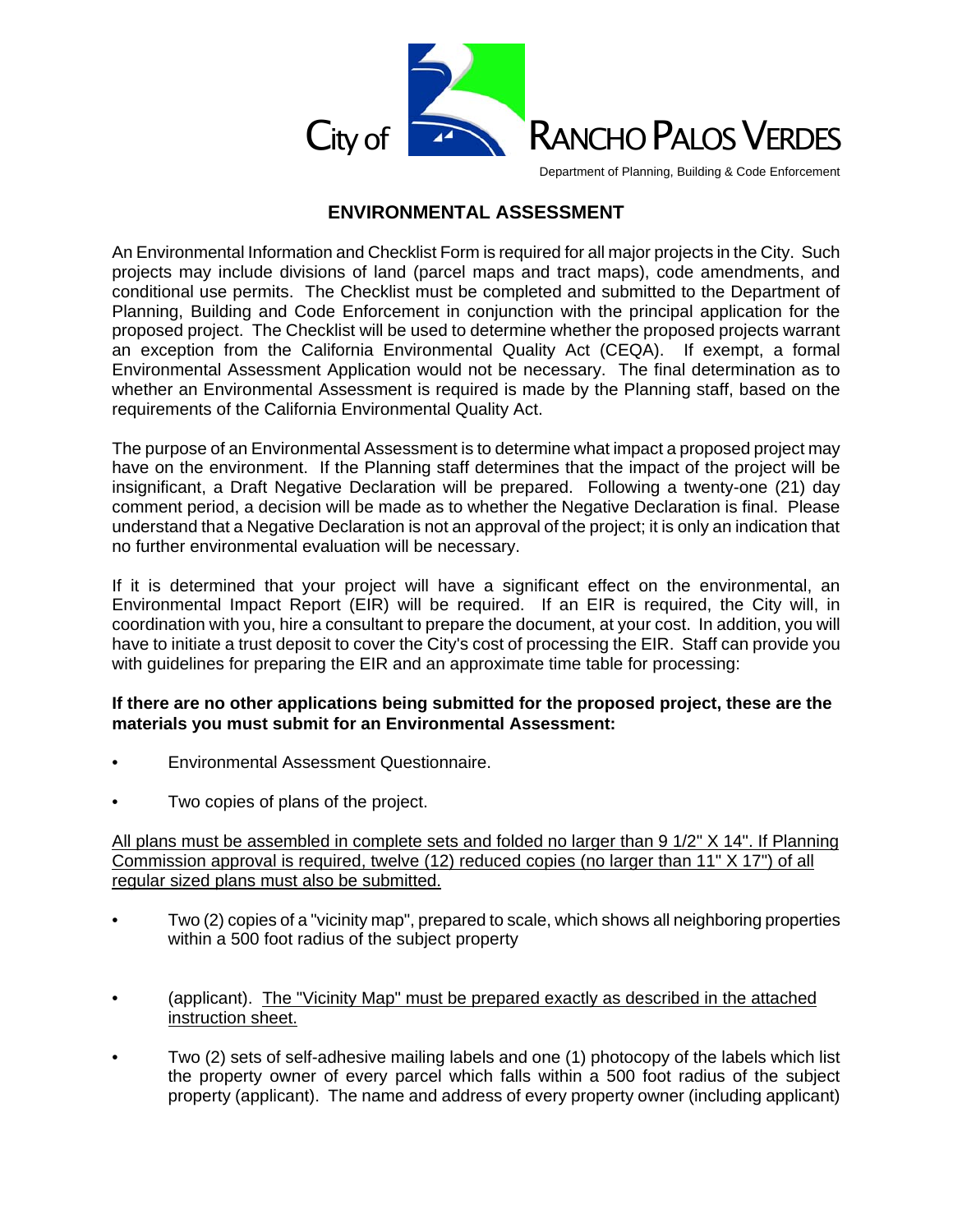and the local Homeowners' Association, if any, must be typed on 8 1/2" X 11" sheets of selfadhesive labels. The mailing labels must be keyed to the corresponding lots, as shown on the vicinity map described above. The property owners mailing list must be prepared exactly as described in the attached instruction sheet. If the property owners' mailing list is not prepared by a Title Company or other professional mailing list preparation service, the applicant must sign and submit the attached "Certification of Property Owners Mailing List" form.

- Initial Study/Negative Declaration \$5,594 Environmental Impact Report \$5,642 & Trust Deposit (for Project Planner & other consultants)
- NPDES (Storm Water Review) Flat Fee or Trust Deposit
- Any additional supplemental materials required by staff.

Please remember that if all these materials are not submitted, the application cannot be accepted for filing.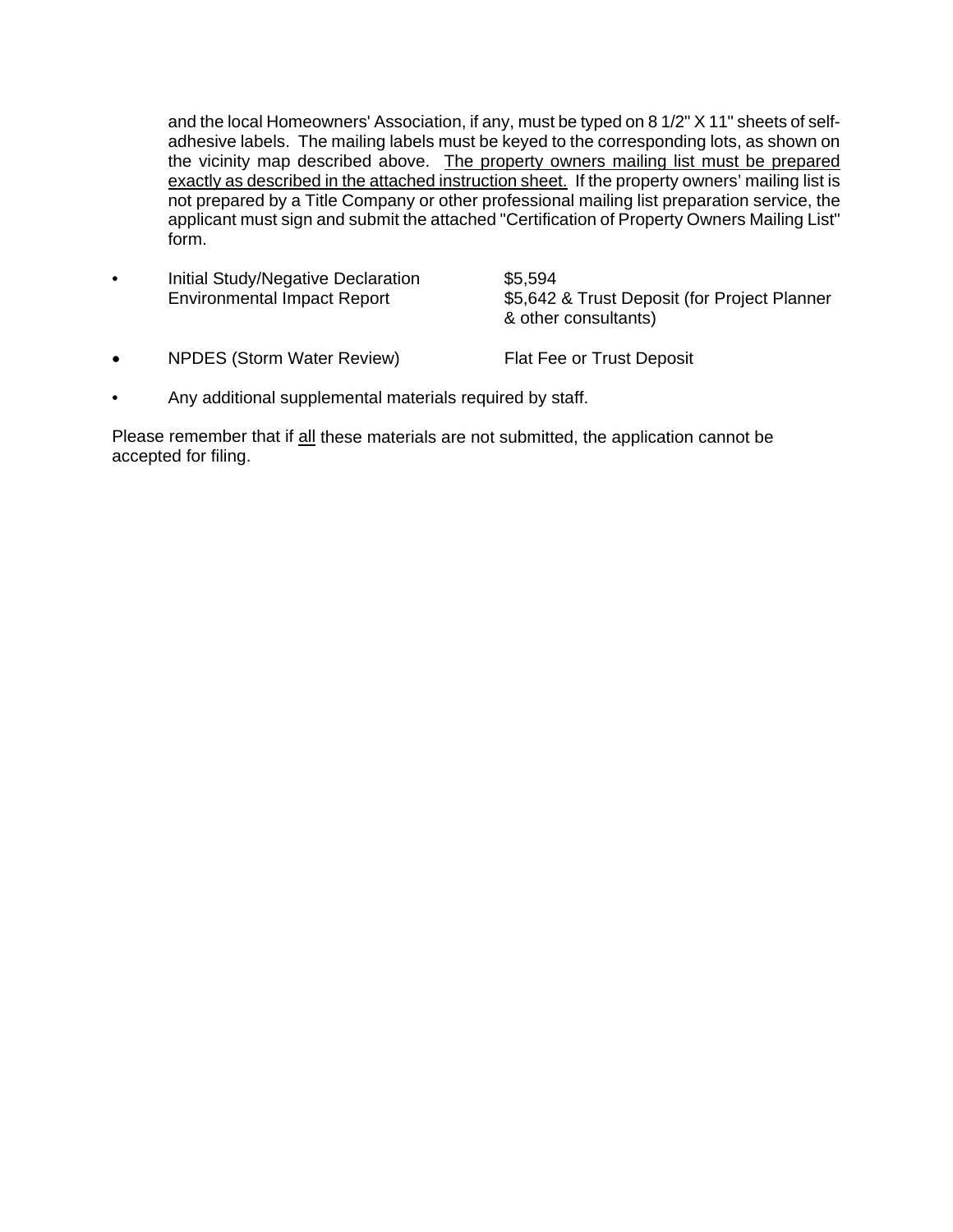

# **City of Rancho Palos Verdes ENVIRONMENTAL INFORMATION FORM**

(To be completed by City Staff)

Date Filed: Case No. (To be completed by applicant) **General Information**  APPLICANT/CONTRACTOR LANDOWNER Name Name Name Name Address Address City/State/Zip City/State/Zip  $( \quad )$  ( ) ( ) ( ) Home Phone Work Phone Home Phone Work Phone Project/Site Information Address of project: Assessor's Parcel Number: Existing General Plan Designation: Existing Zoning: List and Describe any other related permits and other public approvals required for this project, including those required by City, Regional, State, and Federal agencies: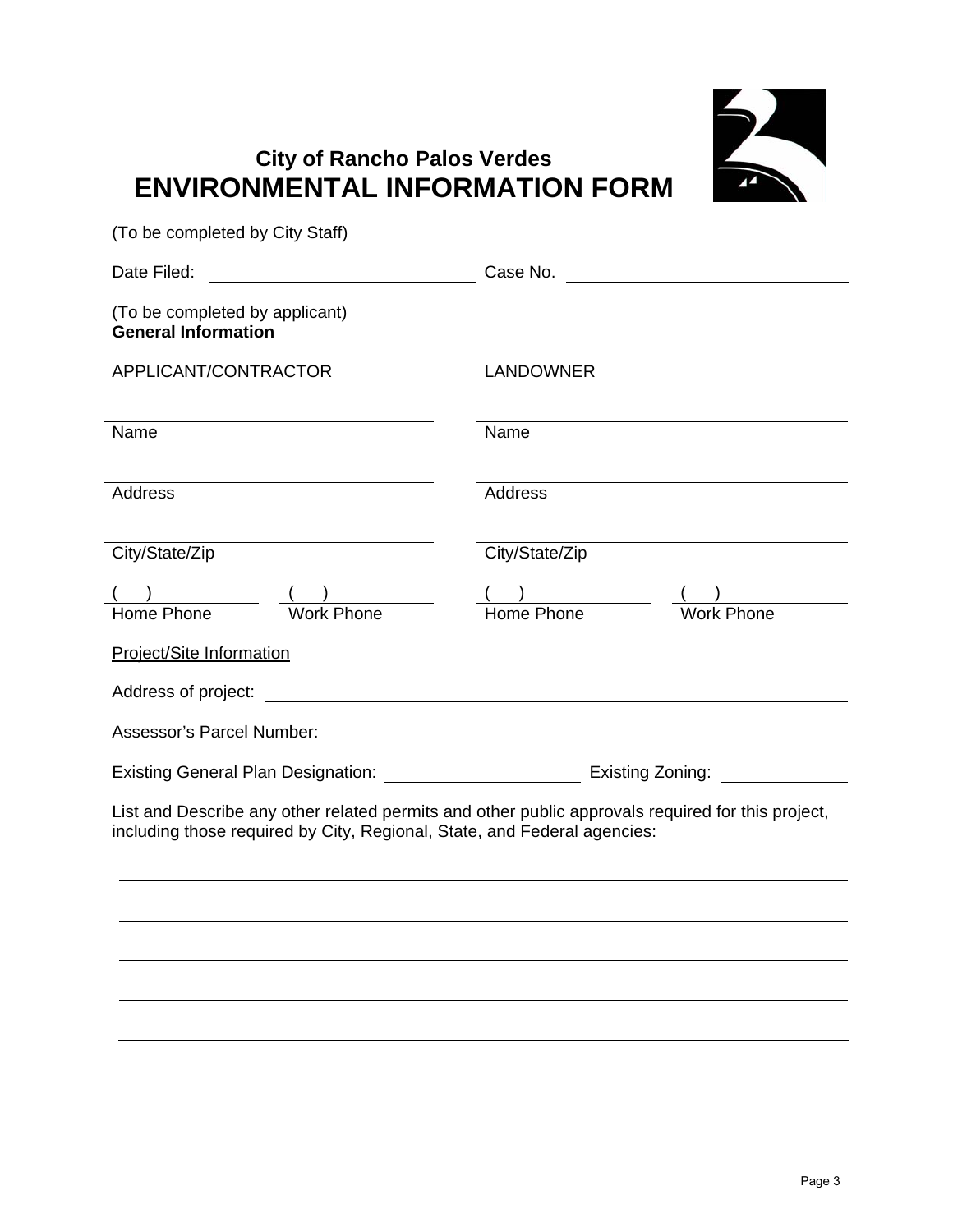#### **Project Description**

Proposed use of the property (please provide a detailed description):

Site Size: The Size: The Size: Project Square Footage:

Number of floors of construction: Amount of off-street parking provided:

Proposed Phasing:

Anticipated Incremental Development:

If this is a residential project, please indicate the number of units, schedule of unit sizes, range of sale prices or rents, and household sizes expected:

If this is a commercial project, please indicate the type of project, whether neighborhood, city or regionally oriented, square foot of sales area, and loading facilities.

If this is an industrial project, please indicate the type of project, estimated employment per shift, and loading facilities: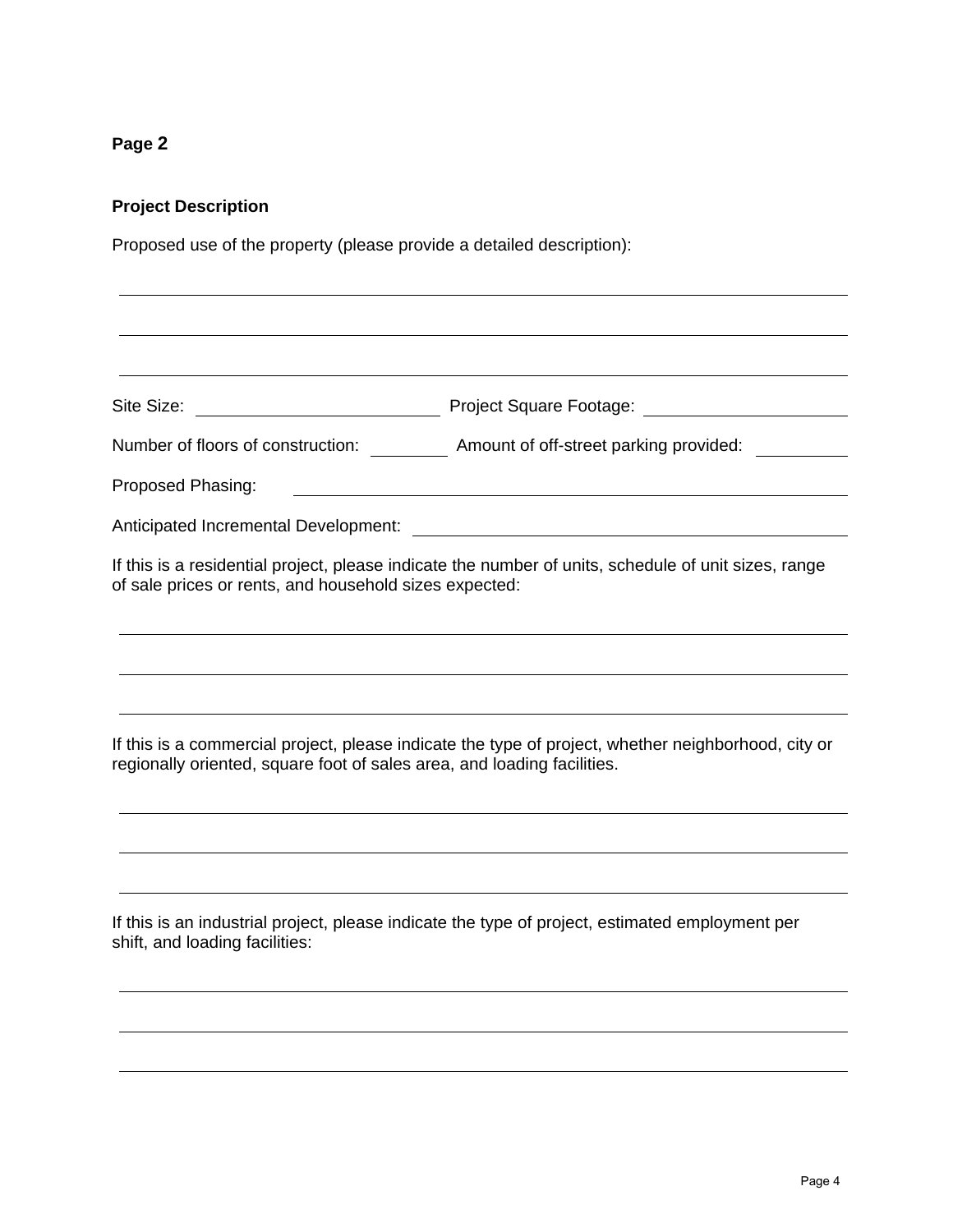If this is an institutional project, please indicate the major function, estimated employment per shift, estimated occupancy, loading facilities, and community benefits to be derived from the project:

If the project involves a City discretionary permit (such as Variance, Conditional Use Permit, or Zone Change application, etc.) please indicate why these applications are required:

Are any of the following items applicable to the project or its effects? (for any items checked yes, please describe why on separate sheet of paper)

| YES | $\overline{NO}$ |    |                                                                                                                      |
|-----|-----------------|----|----------------------------------------------------------------------------------------------------------------------|
|     |                 | 1. | Change in existing feature of any bays, tidelands, beaches, hills, or<br>substantially alter ground contours.        |
|     |                 | 2. | Change in scenic views or vistas from existing residential areas, or<br>public lands or roads                        |
|     |                 | 3. | Change in pattern, scale, or character of general area of project.                                                   |
|     |                 | 4. | Produce significant amounts of solid waste or litter.                                                                |
|     |                 | 5. | Change in dust, ash, smoke, fumes, or odors in vicinity.                                                             |
|     |                 | 6. | Change in ocean, bay, lake, stream, ground water quality or quantity,<br>or alteration of existing drainage patterns |
|     |                 | 7. | Substantially change in existing noise or vibration levels in the vicinity.                                          |
|     |                 | 8. | Site is on filled land or on slope of 10% or more.                                                                   |
|     |                 | 9. | Use or dispose of potentially hazardous materials, such as toxic<br>substances, flammables, or explosives.           |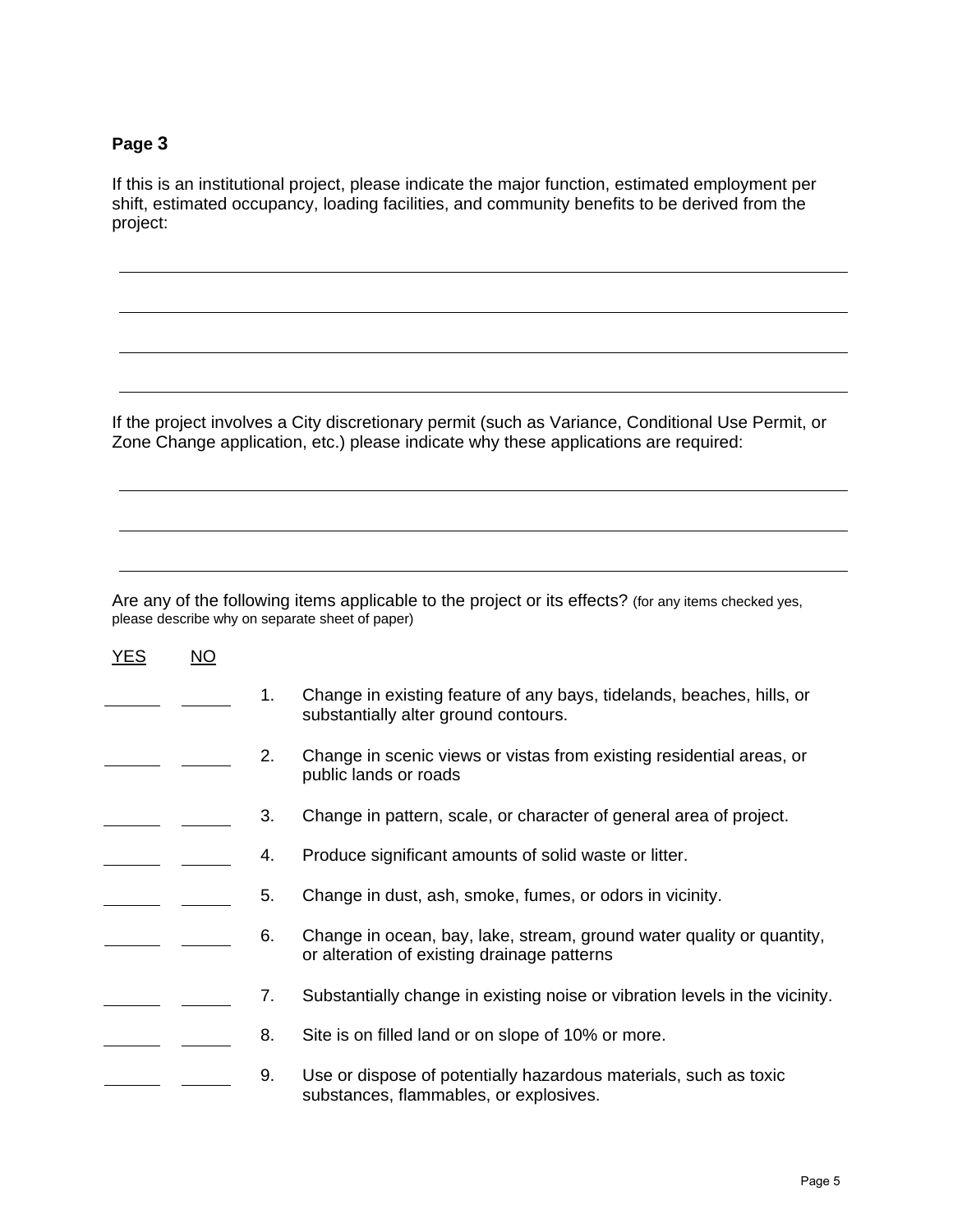|  | 10. | Substantially change the demand for municipal services (i.e. police,<br>fire, water, sewage, etc.). |
|--|-----|-----------------------------------------------------------------------------------------------------|
|  | 11. | Substantially increase fossil fuel consumption (i.e. electricity, oil,<br>natural gas, etc.).       |
|  | 12. | Relationship to a larger project or a series of projects.                                           |

#### **Environmental Setting**

**Page 4**

On a separate page, please describe the project site, as it exists before the project. Please include information on topography, soil stability, plants and animals, and any cultural, historical, or scenic aspects. Additionally, please describe any existing structures on the site, and the use of said structures. Please attach photographs of the site and the structures (snapshots or polaroid photos will be accepted)

On a separate page, please describe the surrounding properties. Please include information on plants and animals, and any cultural, historical, or scenic aspects. Please indicate the type of land use (residential, commercial, etc.), intensity of the land use (single-family, multi-family, shops, department stores, etc.) and the scale of development (height, frontage, setbacks, etc.). Please attach photographs of the vicinity (snapshots or polaroid photos will be accepted)

**NOTE:** Before the City of Rancho Palos Verdes can accept this application as complete, the applicant must consult the lists prepared pursuant to Section 65962.5 of the Government Code and submit a signed statement indicting whether the project and any alternatives are located on a site which is included on any such list, and shall specify any list **(Please see attached Hazardous Waste and Substance Statement).** 

**Evaluation of Environmental Impacts:** Please complete the attached Exhibit "A"

#### **Certification**

I hereby certify that the statements furnished above and in the attached exhibits present the data and information required for this initial evaluation to the best of my ability, and that the facts, statement, and information presented are true and correct to the best of my knowledge and belief.

Signature **Print Name** 

For Date **Date**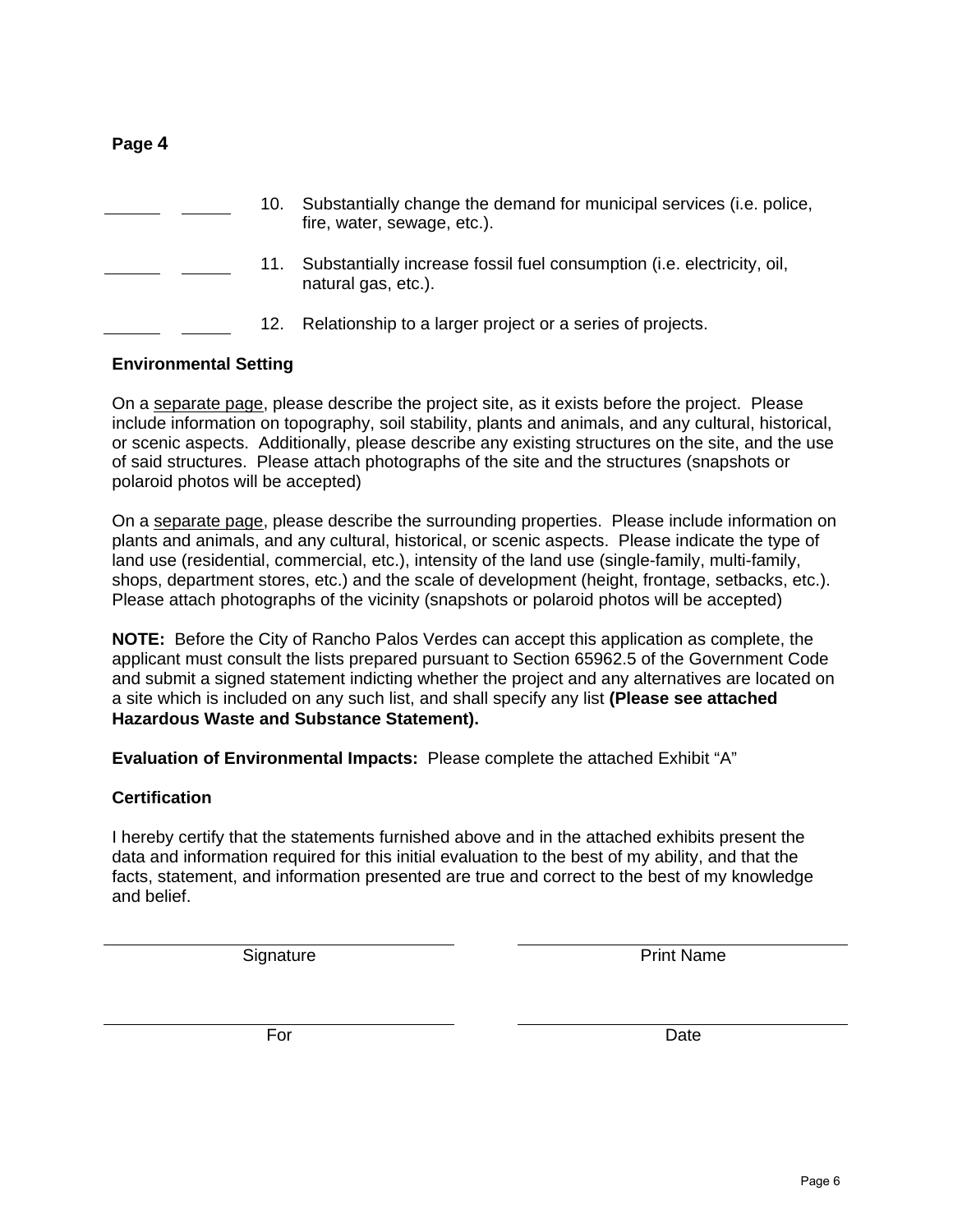### **ENVIRONMENTAL INFORMATION FORM EXHIBIT "A"**

**Evaluation of Environmental Impacts:** Please check of level of impact for each question. In comment box, please provide reasons and supporting evidence for the section (attach additional pages if necessary).

|    | <b>Issues and Supporting Information</b><br><b>Sources</b>                                                                                                                               | <b>Sources</b> | <b>Potentially</b><br><b>Significant</b><br><b>Issues</b> | <b>Potentially</b><br><b>Significant</b><br>Unless<br><b>Mitigation</b><br>Incorporated | <b>Less Than</b><br><b>Significant</b><br>Impact | <b>No</b><br>Impact |
|----|------------------------------------------------------------------------------------------------------------------------------------------------------------------------------------------|----------------|-----------------------------------------------------------|-----------------------------------------------------------------------------------------|--------------------------------------------------|---------------------|
|    | 1. LAND USE AND PLANNING. Would the proposal:                                                                                                                                            |                |                                                           |                                                                                         |                                                  |                     |
|    | a) Conflict with any applicable land use<br>plan, policy, or regulation including, but<br>not limited to the general plan, specific<br>plan, local coastal plan, or zoning<br>ordinance? |                |                                                           |                                                                                         |                                                  |                     |
|    | b) Conflict with applicable environmental<br>plans or policies adopted by agencies<br>with jurisdiction over the project?                                                                |                |                                                           |                                                                                         |                                                  |                     |
| C) | Be incompatible with existing land use<br>in the vicinity?                                                                                                                               |                |                                                           |                                                                                         |                                                  |                     |
|    | d) Conflict with any applicable habitat<br>conservation plan or natural<br>community conservation plan?                                                                                  |                |                                                           |                                                                                         |                                                  |                     |
|    | e) Disrupt or divide the physical<br>arrangement of an established<br>community (including a low-income or<br>minority community)?                                                       |                |                                                           |                                                                                         |                                                  |                     |
|    | Comments:                                                                                                                                                                                |                |                                                           |                                                                                         |                                                  |                     |
|    | 2. POPULATION AND HOUSING. Would the proposal:                                                                                                                                           |                |                                                           |                                                                                         |                                                  |                     |
|    | a) Cumulatively exceed official regional or<br>local population projections?                                                                                                             |                |                                                           |                                                                                         |                                                  |                     |
|    | b) Induce substantial growth in an area<br>either directly or indirectly (e.g. through<br>projects in an undeveloped area or<br>major infrastructure)?                                   |                |                                                           |                                                                                         |                                                  |                     |
| C) | Displace existing housing, especially<br>affordable housing?                                                                                                                             |                |                                                           |                                                                                         |                                                  |                     |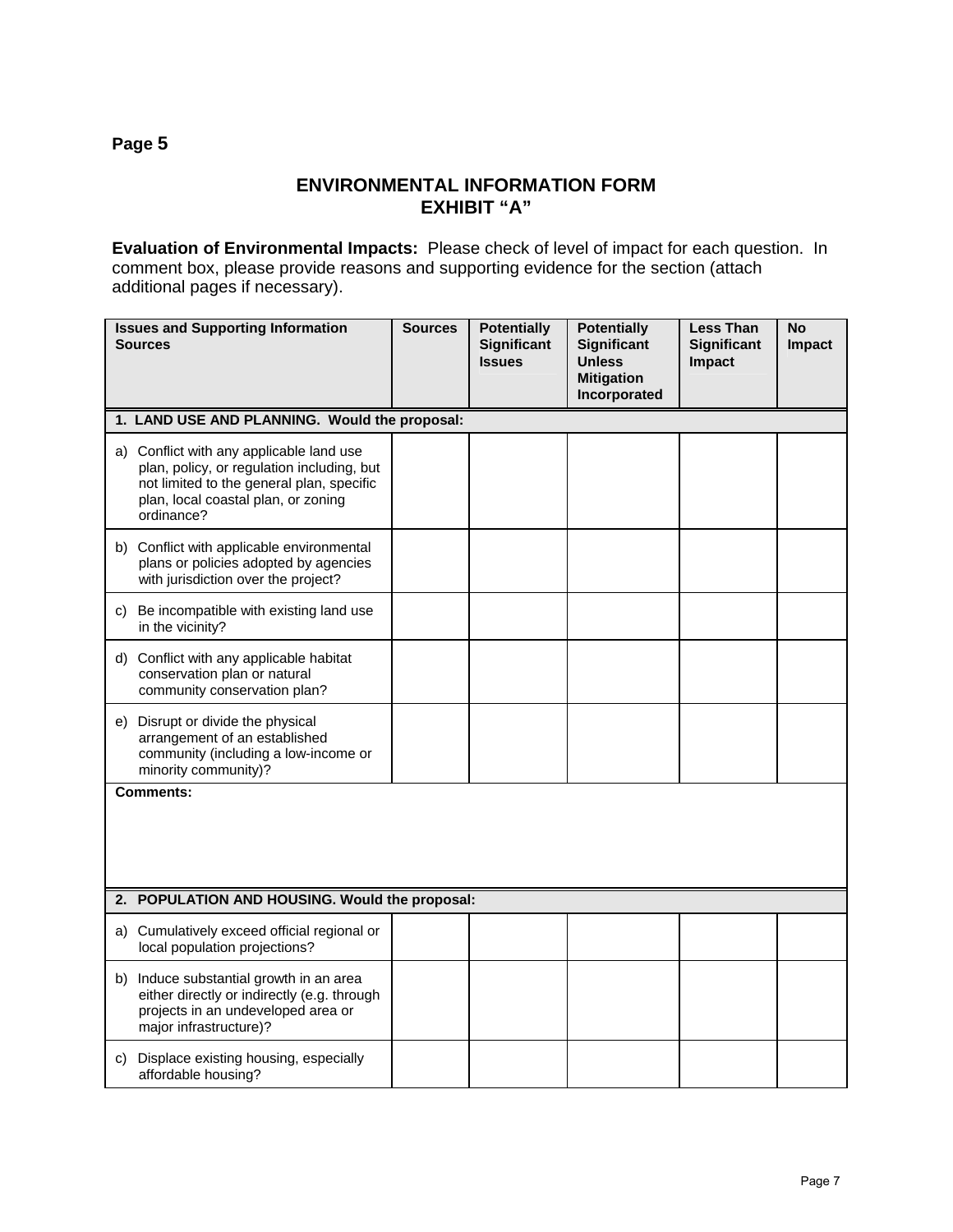| <b>Issues and Supporting Information</b><br><b>Sources</b>                                                                                                                                                                                            | <b>Sources</b> | <b>Potentially</b><br><b>Significant</b><br><b>Issues</b> | <b>Potentially</b><br><b>Significant</b><br><b>Unless</b><br><b>Mitigation</b><br>Incorporated | <b>Less Than</b><br><b>Significant</b><br>Impact | <b>No</b><br><b>Impact</b> |
|-------------------------------------------------------------------------------------------------------------------------------------------------------------------------------------------------------------------------------------------------------|----------------|-----------------------------------------------------------|------------------------------------------------------------------------------------------------|--------------------------------------------------|----------------------------|
| d) Displace substantial numbers of<br>people, necessitating the construction<br>of replacement housing elsewhere?                                                                                                                                     |                |                                                           |                                                                                                |                                                  |                            |
| <b>Comments:</b>                                                                                                                                                                                                                                      |                |                                                           |                                                                                                |                                                  |                            |
| 3. GEOLOGY AND SOILS. Would the proposal:                                                                                                                                                                                                             |                |                                                           |                                                                                                |                                                  |                            |
| a) Expose people or structure to potential<br>substantial adverse effects, including<br>the risk of loss, injury, or death<br>involving:                                                                                                              |                |                                                           |                                                                                                |                                                  |                            |
| i) Rupture of a known earthquake fault,<br>as delineated on the most recent<br>Alquist-Priolo Earthquake Fault<br>Zoning Map issued by the State<br>Geologist for the area or based on<br>other substantial evidence of a<br>known fault?             |                |                                                           |                                                                                                |                                                  |                            |
| ii) Strong seismic ground shaking?                                                                                                                                                                                                                    |                |                                                           |                                                                                                |                                                  |                            |
| iii) Seismic-related ground failure,<br>including liquefaction?<br>iv) Landslides?                                                                                                                                                                    |                |                                                           |                                                                                                |                                                  |                            |
| b) Result in substantial soil erosion or the<br>loss of topsoil?                                                                                                                                                                                      |                |                                                           |                                                                                                |                                                  |                            |
| Be located on a geological unit or soil<br>C)<br>that is unstable, or that would become<br>unstable as a result of the project, and<br>potentially result in on or off site<br>landslide, lateral spreading,<br>subsidence, liquefaction or collapse? |                |                                                           |                                                                                                |                                                  |                            |
| d) Be located on expansive soil, as<br>defined in the Uniform Building Code,<br>thus creating substantial risks to life or<br>property?                                                                                                               |                |                                                           |                                                                                                |                                                  |                            |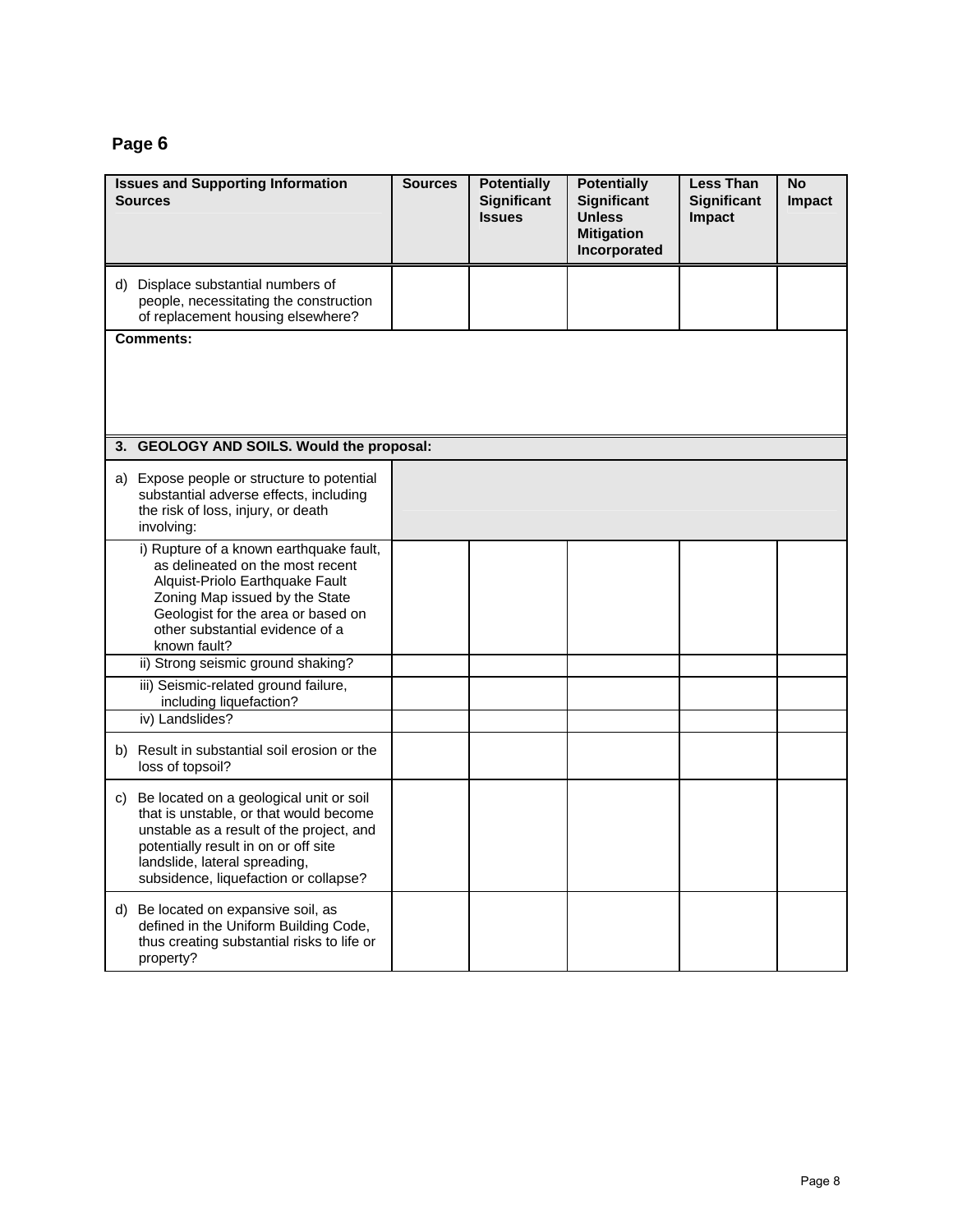| <b>Issues and Supporting Information</b><br><b>Sources</b>                                                                                                                                                                                                                                   | <b>Sources</b> | <b>Potentially</b><br><b>Significant</b><br><b>Issues</b> | <b>Potentially</b><br><b>Significant</b><br><b>Unless</b><br><b>Mitigation</b><br>Incorporated | <b>Less Than</b><br><b>Significant</b><br>Impact | <b>No</b><br>Impact |
|----------------------------------------------------------------------------------------------------------------------------------------------------------------------------------------------------------------------------------------------------------------------------------------------|----------------|-----------------------------------------------------------|------------------------------------------------------------------------------------------------|--------------------------------------------------|---------------------|
| e) Have soils incapable or adequately<br>supporting the use of septic tanks or<br>alternative wastewater disposal<br>systems, where sewers are not<br>available for the disposal of<br>wastewater?                                                                                           |                |                                                           |                                                                                                |                                                  |                     |
| <b>Comments:</b>                                                                                                                                                                                                                                                                             |                |                                                           |                                                                                                |                                                  |                     |
| 4. HYDROLOGY AND WATER QUALITY. Would the proposal:                                                                                                                                                                                                                                          |                |                                                           |                                                                                                |                                                  |                     |
| a) Violate any water quality standard or<br>wastewater discharge requirements?                                                                                                                                                                                                               |                |                                                           |                                                                                                |                                                  |                     |
| b) Substantially deplete groundwater<br>supplies or interfere substantially with<br>groundwater recharge such that there<br>would be a net deficit in aquifer volume<br>or a lowering of the local groundwater?                                                                              |                |                                                           |                                                                                                |                                                  |                     |
| Substantially alter the existing drainage<br>C)<br>pattern of the site or areas, including<br>through the alteration of the course of<br>a stream or river, in a manner, which<br>would result in substantial erosion or<br>siltation on or off site?                                        |                |                                                           |                                                                                                |                                                  |                     |
| Substantially alter the existing drainage<br>d)<br>pattern of the site or areas including<br>through the alteration of the course of<br>a stream or river, or substantially<br>increase the rate or amount of surface<br>runoff in a manner that would result in<br>flooding on or off site? |                |                                                           |                                                                                                |                                                  |                     |
| e) Create or contribute runoff water which<br>would exceed the capacity of existing<br>or planned storm water drainage<br>systems or provide substantial<br>additional sources of polluted runoff?                                                                                           |                |                                                           |                                                                                                |                                                  |                     |
| f)<br>Otherwise substantially degrade water<br>quality?                                                                                                                                                                                                                                      |                |                                                           |                                                                                                |                                                  |                     |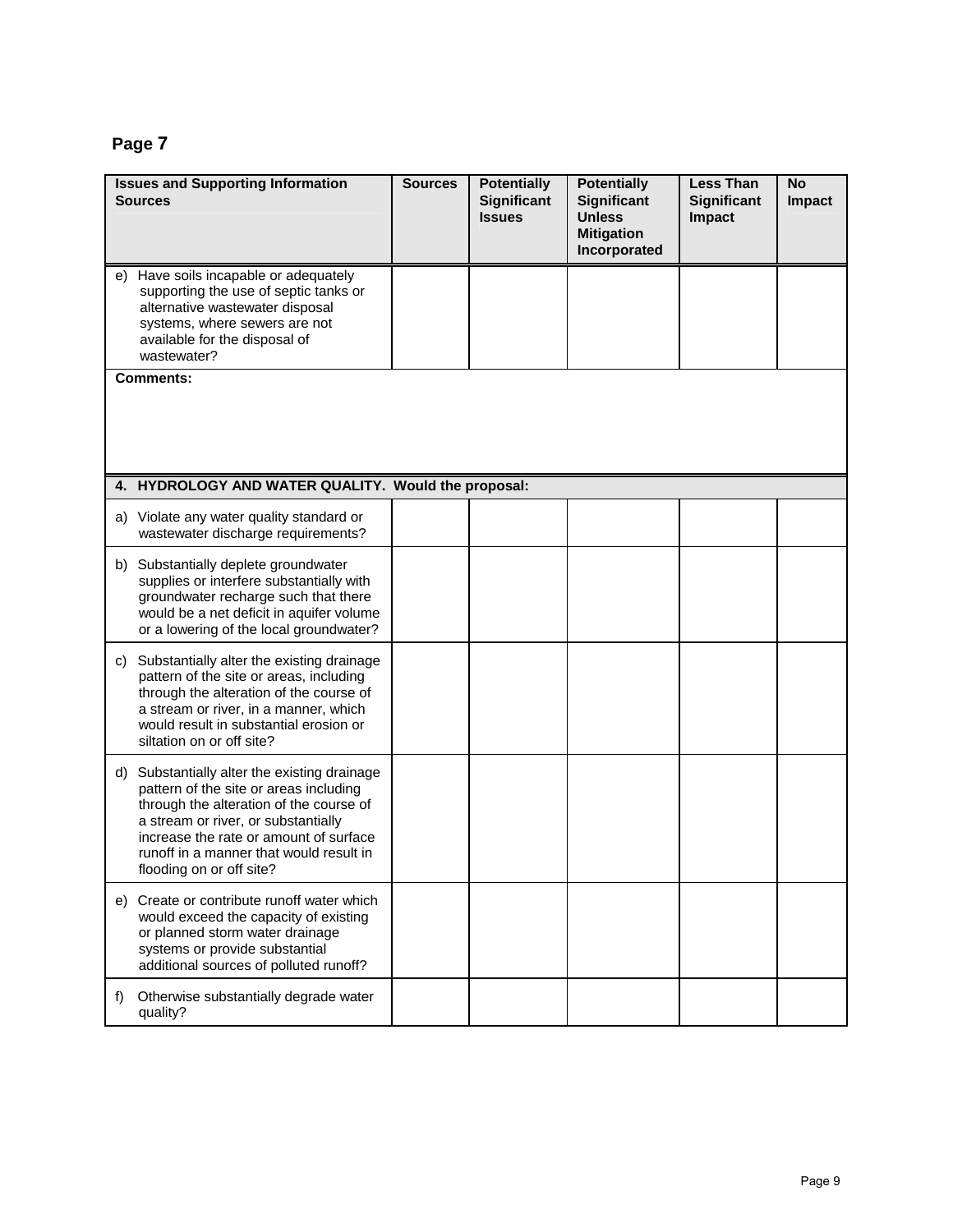| <b>Sources</b> | <b>Issues and Supporting Information</b>                                                                                                                                                                                                                                                                         | <b>Sources</b> | <b>Potentially</b><br><b>Significant</b><br><b>Issues</b> | <b>Potentially</b><br><b>Significant</b><br><b>Unless</b><br><b>Mitigation</b><br>Incorporated | <b>Less Than</b><br><b>Significant</b><br>Impact | <b>No</b><br>Impact |
|----------------|------------------------------------------------------------------------------------------------------------------------------------------------------------------------------------------------------------------------------------------------------------------------------------------------------------------|----------------|-----------------------------------------------------------|------------------------------------------------------------------------------------------------|--------------------------------------------------|---------------------|
|                | g) Place housing within a 100-year flood<br>hazard area, as mapped on a Federal<br>Flood Hazard Boundary or Flood<br>Insurance Rate map or other flood<br>hazard delineation map?                                                                                                                                |                |                                                           |                                                                                                |                                                  |                     |
|                | h) Place within a 100-year flood hazard<br>area, structures which would impede or<br>redirect flood flows?                                                                                                                                                                                                       |                |                                                           |                                                                                                |                                                  |                     |
| i)             | Expose people or structures to a<br>significant risk of loss, injury, or death<br>involving flooding, including flooding as<br>a result of the failure of a levee or<br>dam?                                                                                                                                     |                |                                                           |                                                                                                |                                                  |                     |
| j)             | Expose people or property to<br>inundation by seiche, tsunami, or<br>mudflow?                                                                                                                                                                                                                                    |                |                                                           |                                                                                                |                                                  |                     |
| k)             | Have construction impact on storm<br>water runoff?                                                                                                                                                                                                                                                               |                |                                                           |                                                                                                |                                                  |                     |
| I)             | Have post construction activity impact<br>on storm water runoff?                                                                                                                                                                                                                                                 |                |                                                           |                                                                                                |                                                  |                     |
|                | <b>Comments:</b>                                                                                                                                                                                                                                                                                                 |                |                                                           |                                                                                                |                                                  |                     |
|                | 5. AIR QUALITY. Would the proposal:                                                                                                                                                                                                                                                                              |                |                                                           |                                                                                                |                                                  |                     |
|                | a) Violate any air quality standard or<br>contribute to an existing or projected<br>air quality violation?                                                                                                                                                                                                       |                |                                                           |                                                                                                |                                                  |                     |
|                | b) Expose sensitive receptors to<br>substantial pollutant concentrations?                                                                                                                                                                                                                                        |                |                                                           |                                                                                                |                                                  |                     |
|                | c) Result in a cumulatively considerable<br>net increase of any criteria pollutant for<br>which the project region is non-<br>attainment under an applicable federal<br>or state ambient air quality standard<br>(including releasing emissions that<br>exceed quantitative thresholds for<br>ozone precursors)? |                |                                                           |                                                                                                |                                                  |                     |
|                | d) Create objectionable odors affecting a<br>substantial number of people?                                                                                                                                                                                                                                       |                |                                                           |                                                                                                |                                                  |                     |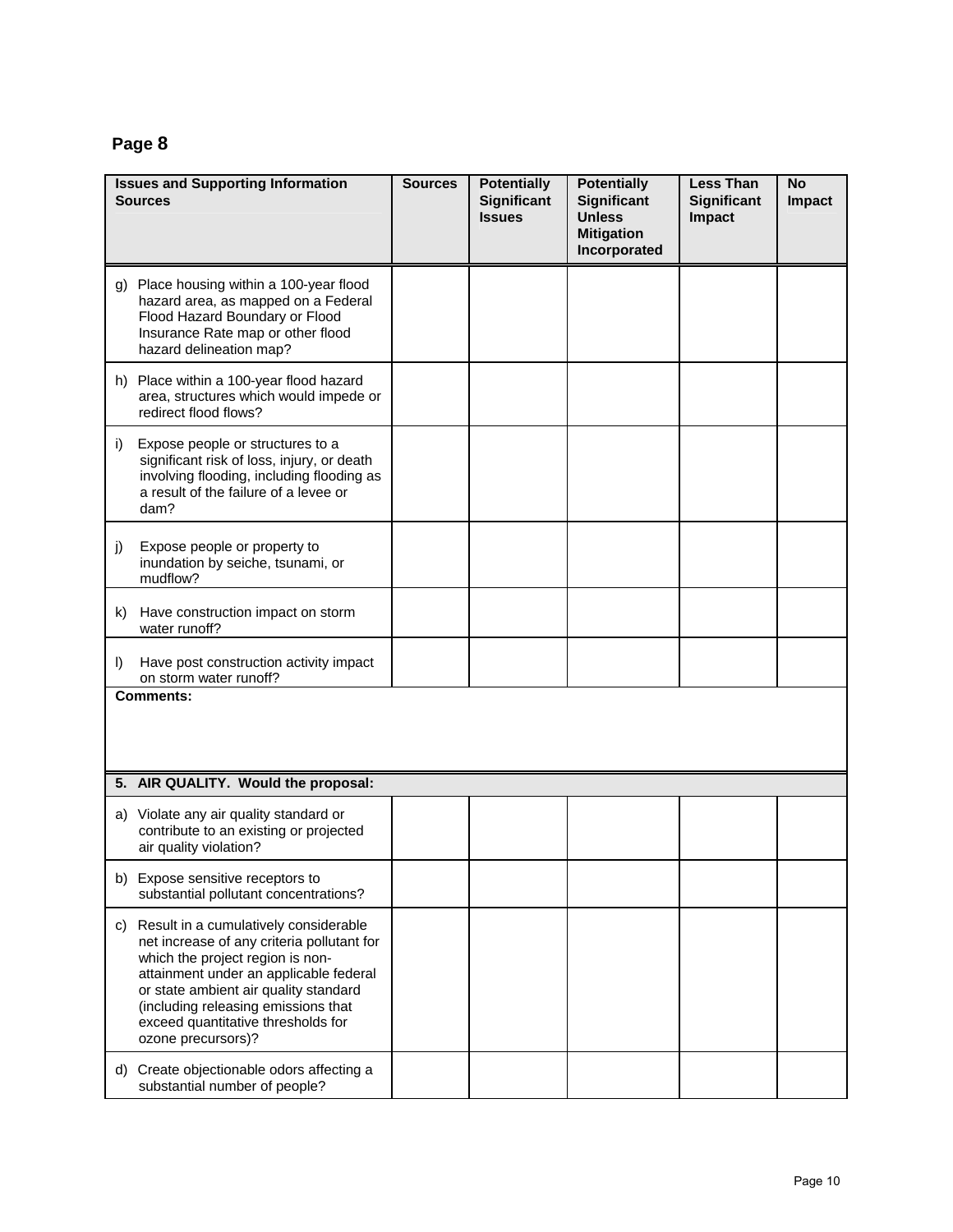|    | <b>Issues and Supporting Information</b><br><b>Sources</b>                                                                                                                      | <b>Sources</b> | <b>Potentially</b><br><b>Significant</b><br><b>Issues</b> | <b>Potentially</b><br><b>Significant</b><br><b>Unless</b><br><b>Mitigation</b><br>Incorporated | <b>Less Than</b><br><b>Significant</b><br>Impact | <b>No</b><br>Impact |
|----|---------------------------------------------------------------------------------------------------------------------------------------------------------------------------------|----------------|-----------------------------------------------------------|------------------------------------------------------------------------------------------------|--------------------------------------------------|---------------------|
| e) | Conflict with or obstruct the<br>implementation of any applicable air<br>quality plan?                                                                                          |                |                                                           |                                                                                                |                                                  |                     |
|    | <b>Comments:</b>                                                                                                                                                                |                |                                                           |                                                                                                |                                                  |                     |
|    | 6. TRANSPORTATION/CIRCULATION. Would the proposal:                                                                                                                              |                |                                                           |                                                                                                |                                                  |                     |
|    | a) Cause an increase in traffic that is<br>substantial in relation to the existing<br>traffic load and capacity of the street<br>system?                                        |                |                                                           |                                                                                                |                                                  |                     |
|    | b) Exceed either individually or<br>cumulatively, a level of service<br>standard established by the county<br>congestion management agency for<br>designated roads or highways? |                |                                                           |                                                                                                |                                                  |                     |
|    | c) Result in inadequate emergency<br>access or inadequate access to nearby<br>uses?                                                                                             |                |                                                           |                                                                                                |                                                  |                     |
| d) | Result in insufficient parking capacity<br>on-site or off-site?                                                                                                                 |                |                                                           |                                                                                                |                                                  |                     |
| e) | Result in a change in air traffic<br>patterns, including either an increase in<br>traffic levels or a change in location<br>that results in substantial safety risks?           |                |                                                           |                                                                                                |                                                  |                     |
| f) | Conflicts with adopted policies, plans,<br>or programs supporting alternative<br>transportation (e.g. bus turnouts,<br>bicycle racks)?                                          |                |                                                           |                                                                                                |                                                  |                     |
|    | g) Substantially increase hazards due to a<br>design feature (e.g. sharp curves or<br>dangerous intersections) or<br>incompatible uses (e.g. farm<br>equipment?                 |                |                                                           |                                                                                                |                                                  |                     |
|    | <b>Comments:</b>                                                                                                                                                                |                |                                                           |                                                                                                |                                                  |                     |
|    |                                                                                                                                                                                 |                |                                                           |                                                                                                |                                                  |                     |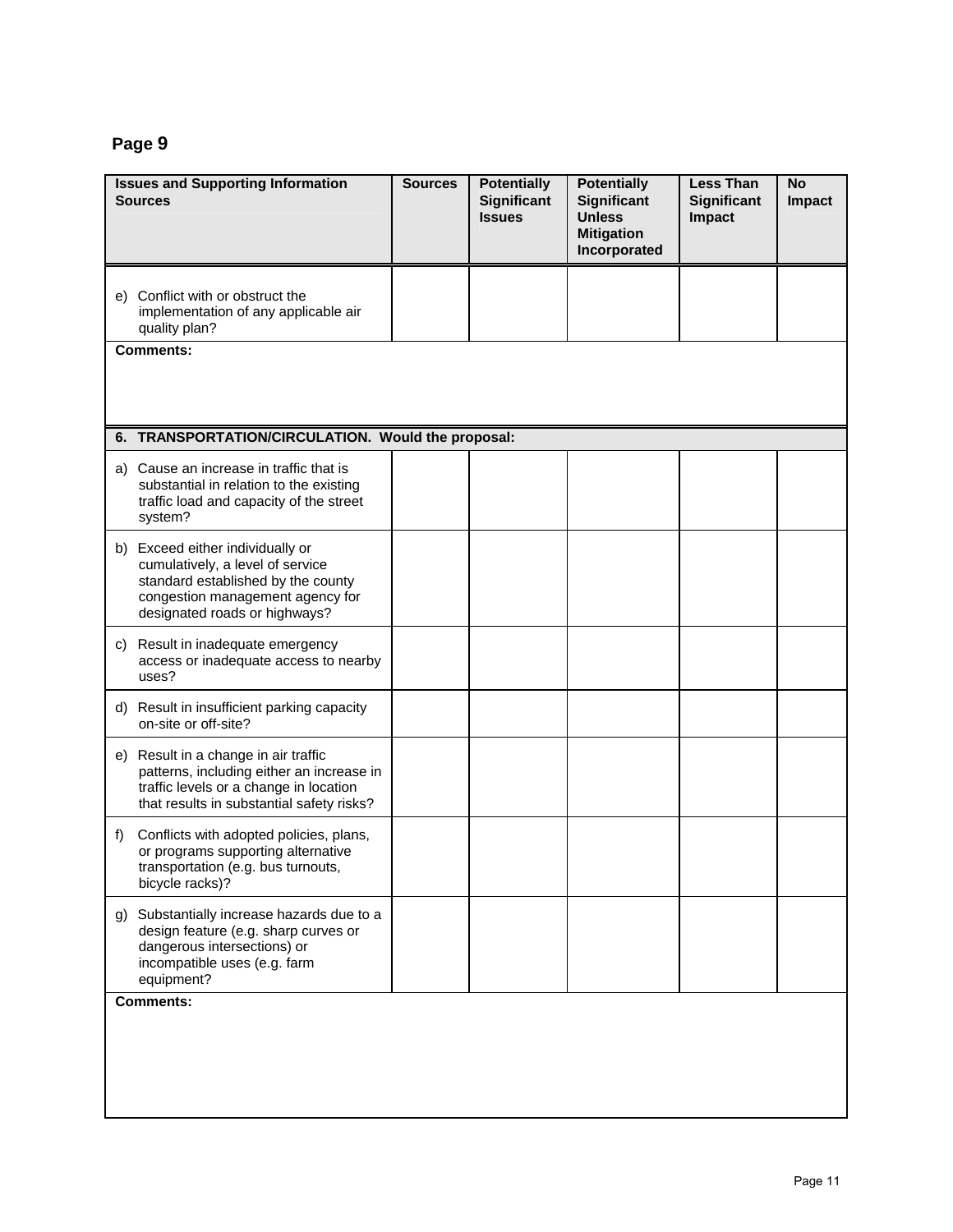|    | <b>Issues and Supporting Information</b><br><b>Sources</b>                                                                                                                                                                                                                                                                          | <b>Sources</b> | <b>Potentially</b><br><b>Significant</b><br><b>Issues</b> | <b>Potentially</b><br><b>Significant</b><br><b>Unless</b><br><b>Mitigation</b><br>Incorporated | <b>Less Than</b><br><b>Significant</b><br>Impact | <b>No</b><br>Impact |
|----|-------------------------------------------------------------------------------------------------------------------------------------------------------------------------------------------------------------------------------------------------------------------------------------------------------------------------------------|----------------|-----------------------------------------------------------|------------------------------------------------------------------------------------------------|--------------------------------------------------|---------------------|
|    | 7. BIOLOGICAL RESOURCES. Would the proposal result in:                                                                                                                                                                                                                                                                              |                |                                                           |                                                                                                |                                                  |                     |
|    | a) Have a substantial adverse effect,<br>either directly or through habitat<br>modifications, on any species identified<br>as a candidate, sensitive, or special<br>status species in local or regional<br>plans, policies, or regulations, or by the<br>California Department of fish and<br>Game or US Fish and Wildlife Service? |                |                                                           |                                                                                                |                                                  |                     |
|    | b) Have a substantial adverse effect on<br>any riparian habitat or other sensitive<br>natural community identified in local or<br>regional plans, policies, regulations or<br>by the California Department of Fish<br>and Game or US Fish and Wildlife<br>Service?                                                                  |                |                                                           |                                                                                                |                                                  |                     |
|    | c) Have a substantial adverse effect on<br>federally protected wetlands, as<br>defined by Section 404 of the Clean<br>Water Act (including, but not limited to,<br>marsh, vernal pool, coastal, etc),<br>through direct removal, filling,<br>hydrological interruption, or other<br>means?                                          |                |                                                           |                                                                                                |                                                  |                     |
| d) | Interfere substantially with the<br>movement of any native resident or<br>migratory fish or wildlife species or with<br>established native resident or<br>migratory wildlife corridors, or impede<br>the use of native wildlife nursery sites                                                                                       |                |                                                           |                                                                                                |                                                  |                     |
|    | e) Conflict with any local polices or<br>ordinances protecting biological<br>resources, such as tree preservation<br>policy or ordinance?                                                                                                                                                                                           |                |                                                           |                                                                                                |                                                  |                     |
| f  | Conflict with the provisions of an<br>adopted Habitat Conservation Plan or<br>Natural Community Conservation Plan,<br>or other approved local, regional, or<br>state habitat conservation plan?                                                                                                                                     |                |                                                           |                                                                                                |                                                  |                     |
|    | <b>Comments:</b>                                                                                                                                                                                                                                                                                                                    |                |                                                           |                                                                                                |                                                  |                     |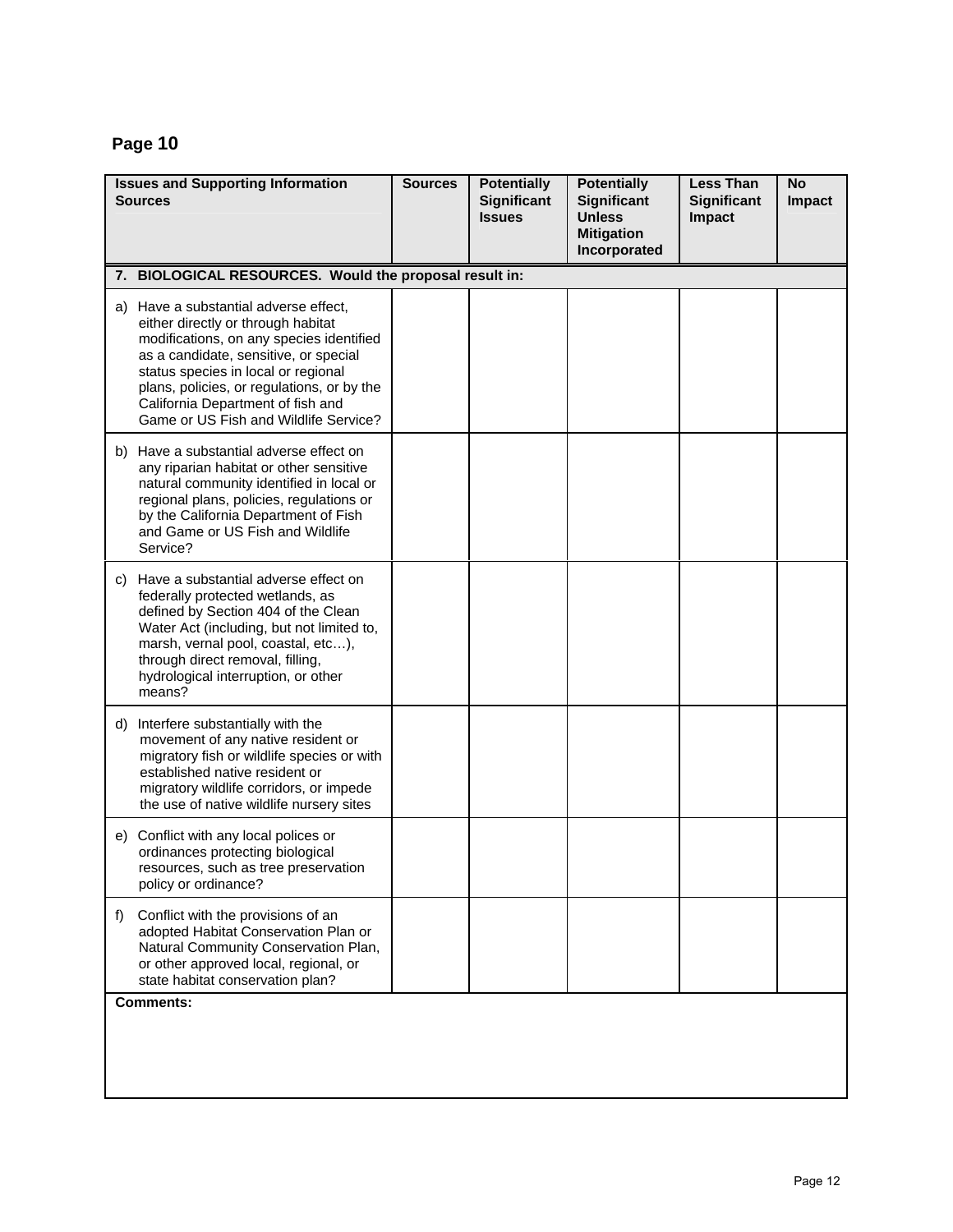|    | <b>Issues and Supporting Information</b><br><b>Sources</b>                                                                                                                                                                               | <b>Sources</b> | <b>Potentially</b><br><b>Significant</b><br><b>Issues</b> | <b>Potentially</b><br>Significant<br><b>Unless</b><br><b>Mitigation</b><br>Incorporated | <b>Less Than</b><br><b>Significant</b><br>Impact | <b>No</b><br>Impact |
|----|------------------------------------------------------------------------------------------------------------------------------------------------------------------------------------------------------------------------------------------|----------------|-----------------------------------------------------------|-----------------------------------------------------------------------------------------|--------------------------------------------------|---------------------|
|    | 8. ENERGY AND MINERAL RESOURCES. Would the proposal:                                                                                                                                                                                     |                |                                                           |                                                                                         |                                                  |                     |
|    | a) Conflict with adopted energy<br>conservation plans?                                                                                                                                                                                   |                |                                                           |                                                                                         |                                                  |                     |
|    | b) Use non-renewable resources in a<br>wasteful and inefficient manner?                                                                                                                                                                  |                |                                                           |                                                                                         |                                                  |                     |
|    | c) Result in the loss of availability of a<br>known mineral resource that would be<br>of future value to the region and the<br>residents of the State?                                                                                   |                |                                                           |                                                                                         |                                                  |                     |
|    | c) Result in the loss of availability of a<br>locally important mineral resource<br>recovery site delineated on a local<br>General Plan, Specific Plan, or other<br>land use plan?                                                       |                |                                                           |                                                                                         |                                                  |                     |
|    | <b>Comments:</b>                                                                                                                                                                                                                         |                |                                                           |                                                                                         |                                                  |                     |
|    | 9. HAZARDS AND HAZARDOUS MATERIAL. Would the proposal involve:                                                                                                                                                                           |                |                                                           |                                                                                         |                                                  |                     |
|    | a) Create a significant hazard to the<br>public or the environment through the<br>routine transport, use, or disposal of<br>hazardous material?                                                                                          |                |                                                           |                                                                                         |                                                  |                     |
|    | b) Create a significant hazard to the<br>public or the environment through<br>reasonably foreseeable upset and<br>accident conditions involving the<br>release of hazardous materials into the<br>environment?                           |                |                                                           |                                                                                         |                                                  |                     |
|    | c) Emit hazardous emissions or handle<br>hazardous or acutely hazardous<br>materials, substances, or waste within<br>one-quarter mile of and existing or<br>proposed school?                                                             |                |                                                           |                                                                                         |                                                  |                     |
| d) | Be located on a site, which is included<br>on a list of hazardous materials sites<br>complied pursuant to Government<br>Code Section 65962.5 and, as a result,<br>would create a significant hazard to the<br>public or the environment? |                |                                                           |                                                                                         |                                                  |                     |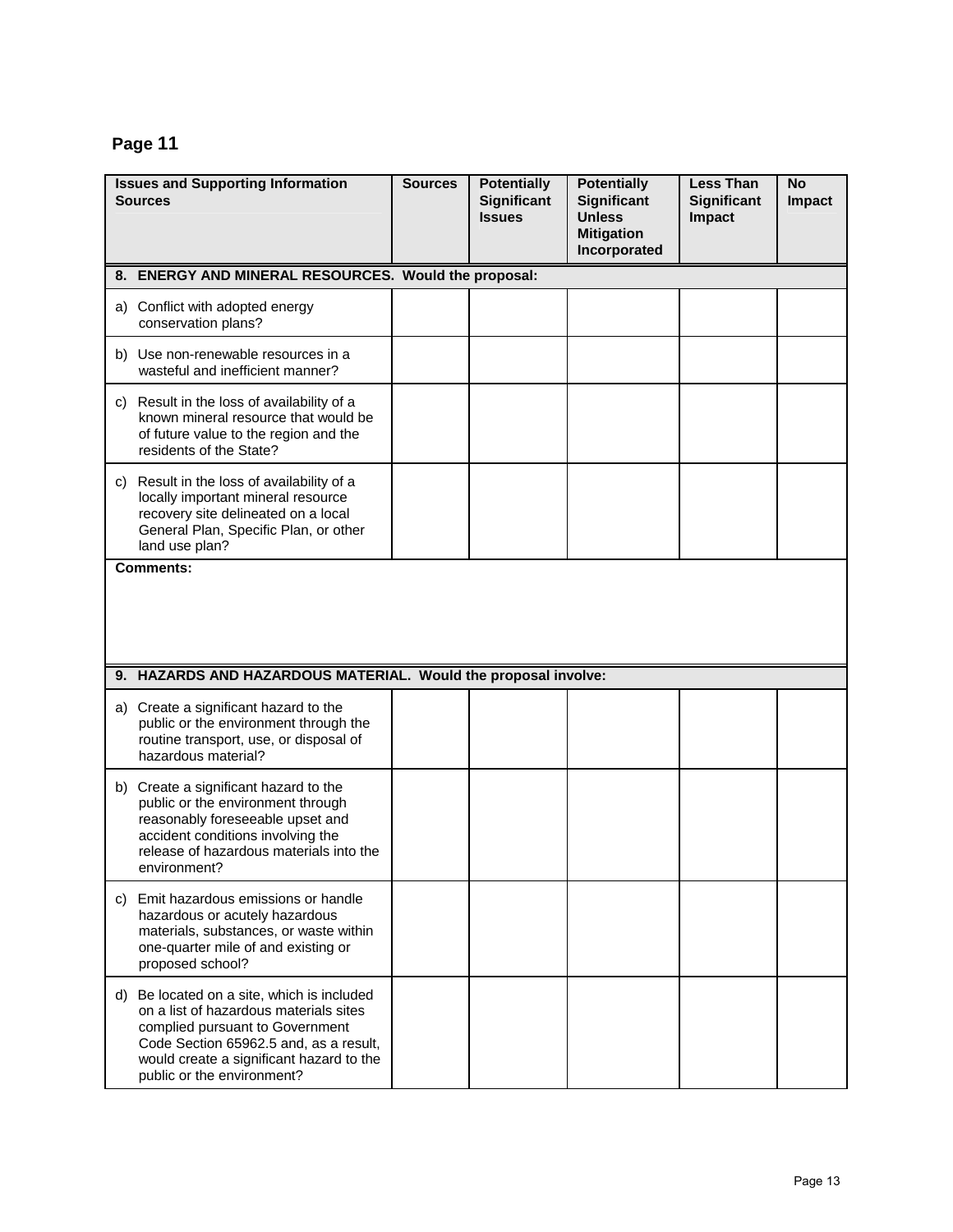| <b>Issues and Supporting Information</b><br><b>Sources</b>                                                                                                                                                                                                                         | <b>Sources</b> | <b>Potentially</b><br><b>Significant</b><br><b>Issues</b> | <b>Potentially</b><br><b>Significant</b><br><b>Unless</b><br><b>Mitigation</b><br>Incorporated | <b>Less Than</b><br><b>Significant</b><br>Impact | <b>No</b><br>Impact |
|------------------------------------------------------------------------------------------------------------------------------------------------------------------------------------------------------------------------------------------------------------------------------------|----------------|-----------------------------------------------------------|------------------------------------------------------------------------------------------------|--------------------------------------------------|---------------------|
| e) For a project located within an airport<br>land use plan or, where such a plan<br>has not been adopted, within two miles<br>of a public airport or public use airport,<br>would the project result in a safety<br>hazard for people residing or working<br>in the project area? |                |                                                           |                                                                                                |                                                  |                     |
| $f$ )<br>For a project within the vicinity of a<br>private airstrip, would the project result<br>in a safety hazard for people residing<br>or working in the project area?                                                                                                         |                |                                                           |                                                                                                |                                                  |                     |
| Impair implementation of, or physically<br>g)<br>interfere with, an adopted emergency<br>response plan or emergency<br>evacuation plan?                                                                                                                                            |                |                                                           |                                                                                                |                                                  |                     |
| h) Expose people or structures to a<br>significant risk of loss, injury, or death<br>involving wildland fires, including where<br>wildlands are adjacent to urbanized<br>areas or where residences are<br>intermixed with wildlands?                                               |                |                                                           |                                                                                                |                                                  |                     |
| <b>Comments:</b>                                                                                                                                                                                                                                                                   |                |                                                           |                                                                                                |                                                  |                     |
| 10. NOISE. Would the proposal result in:                                                                                                                                                                                                                                           |                |                                                           |                                                                                                |                                                  |                     |
| a) Exposure of persons to or generation<br>of noise levels in excess of standards<br>established in the local General Plan or<br>noise ordinance, or applicable<br>standards of other agencies?                                                                                    |                |                                                           |                                                                                                |                                                  |                     |
| b) Exposure of persons to or generation<br>of excessive groundbourne vibration or<br>groundbourne noise levels?                                                                                                                                                                    |                |                                                           |                                                                                                |                                                  |                     |
| c) A substantial permanent increase in<br>ambient noise levels in the project<br>vicinity above levels existing without<br>the project?                                                                                                                                            |                |                                                           |                                                                                                |                                                  |                     |
| d) A substantial temporary or periodic<br>increase in ambient noise levels in the<br>project vicinity above levels existing<br>without the project?                                                                                                                                |                |                                                           |                                                                                                |                                                  |                     |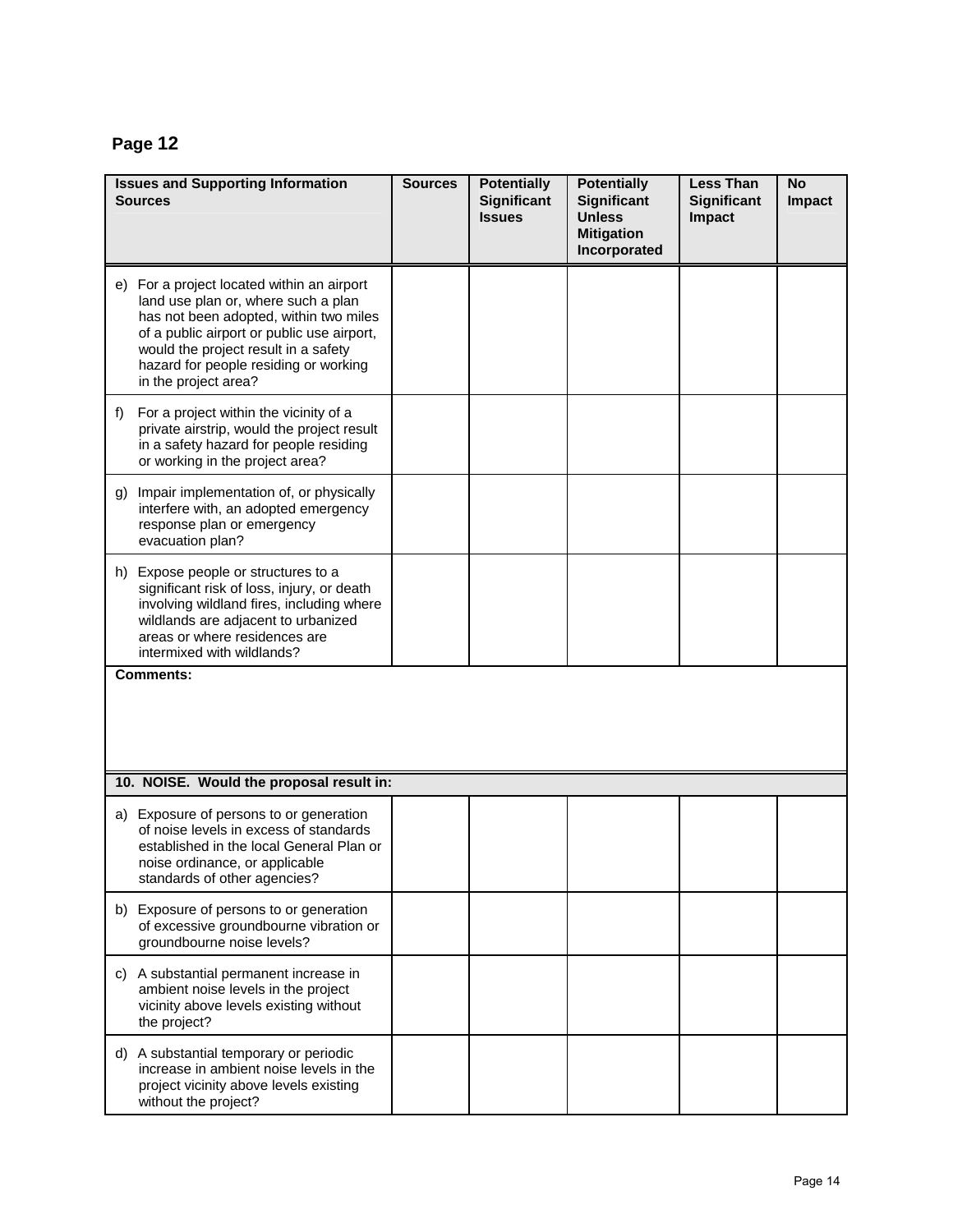| <b>Issues and Supporting Information</b><br>Sources                                                                                                                                                                                                                                                                                                                                                   | <b>Sources</b> | <b>Potentially</b><br><b>Significant</b><br><b>Issues</b> | <b>Potentially</b><br><b>Significant</b><br><b>Unless</b><br><b>Mitigation</b><br>Incorporated | <b>Less Than</b><br><b>Significant</b><br>Impact | <b>No</b><br>Impact |
|-------------------------------------------------------------------------------------------------------------------------------------------------------------------------------------------------------------------------------------------------------------------------------------------------------------------------------------------------------------------------------------------------------|----------------|-----------------------------------------------------------|------------------------------------------------------------------------------------------------|--------------------------------------------------|---------------------|
| e) For a project located within an airport<br>land use plan or, where such a plan<br>has not been adopted, within two miles<br>of a public airport or a public use<br>airport, would the project expose<br>people residing or working in the<br>project area to excessive noise levels?                                                                                                               |                |                                                           |                                                                                                |                                                  |                     |
| f)<br>For a project within the vicinity of a<br>private airstrip, would the project<br>expose people residing or working in<br>the project area to excessive noise<br>levels?                                                                                                                                                                                                                         |                |                                                           |                                                                                                |                                                  |                     |
| <b>Comments:</b>                                                                                                                                                                                                                                                                                                                                                                                      |                |                                                           |                                                                                                |                                                  |                     |
| 11. PUBLIC SERVICES.                                                                                                                                                                                                                                                                                                                                                                                  |                |                                                           |                                                                                                |                                                  |                     |
| a) Would the project result in substantial<br>adverse physical impacts associated<br>with the provisions of new or physically<br>altered governmental facilities, the<br>construction of which could cause<br>significant environmental impacts, in<br>order to maintain acceptable service<br>ratios, response times or other<br>performance objectives for any of the<br>following public services: |                |                                                           |                                                                                                |                                                  |                     |
| Fire protection?<br>i)                                                                                                                                                                                                                                                                                                                                                                                |                |                                                           |                                                                                                |                                                  |                     |
| Police protection?<br>ii)                                                                                                                                                                                                                                                                                                                                                                             |                |                                                           |                                                                                                |                                                  |                     |
| iii) Schools?                                                                                                                                                                                                                                                                                                                                                                                         |                |                                                           |                                                                                                |                                                  |                     |
| iv) Parks?                                                                                                                                                                                                                                                                                                                                                                                            |                |                                                           |                                                                                                |                                                  |                     |
| v) Other public facilities?                                                                                                                                                                                                                                                                                                                                                                           |                |                                                           |                                                                                                |                                                  |                     |
| <b>Comments:</b>                                                                                                                                                                                                                                                                                                                                                                                      |                |                                                           |                                                                                                |                                                  |                     |
| 12. UTILITIES AND SERVICE SYSTEMS. Would the project:                                                                                                                                                                                                                                                                                                                                                 |                |                                                           |                                                                                                |                                                  |                     |
| a) Exceed wastewater treatment<br>requirements of the applicable<br>Regional Water Quality Control Board?                                                                                                                                                                                                                                                                                             |                |                                                           |                                                                                                |                                                  |                     |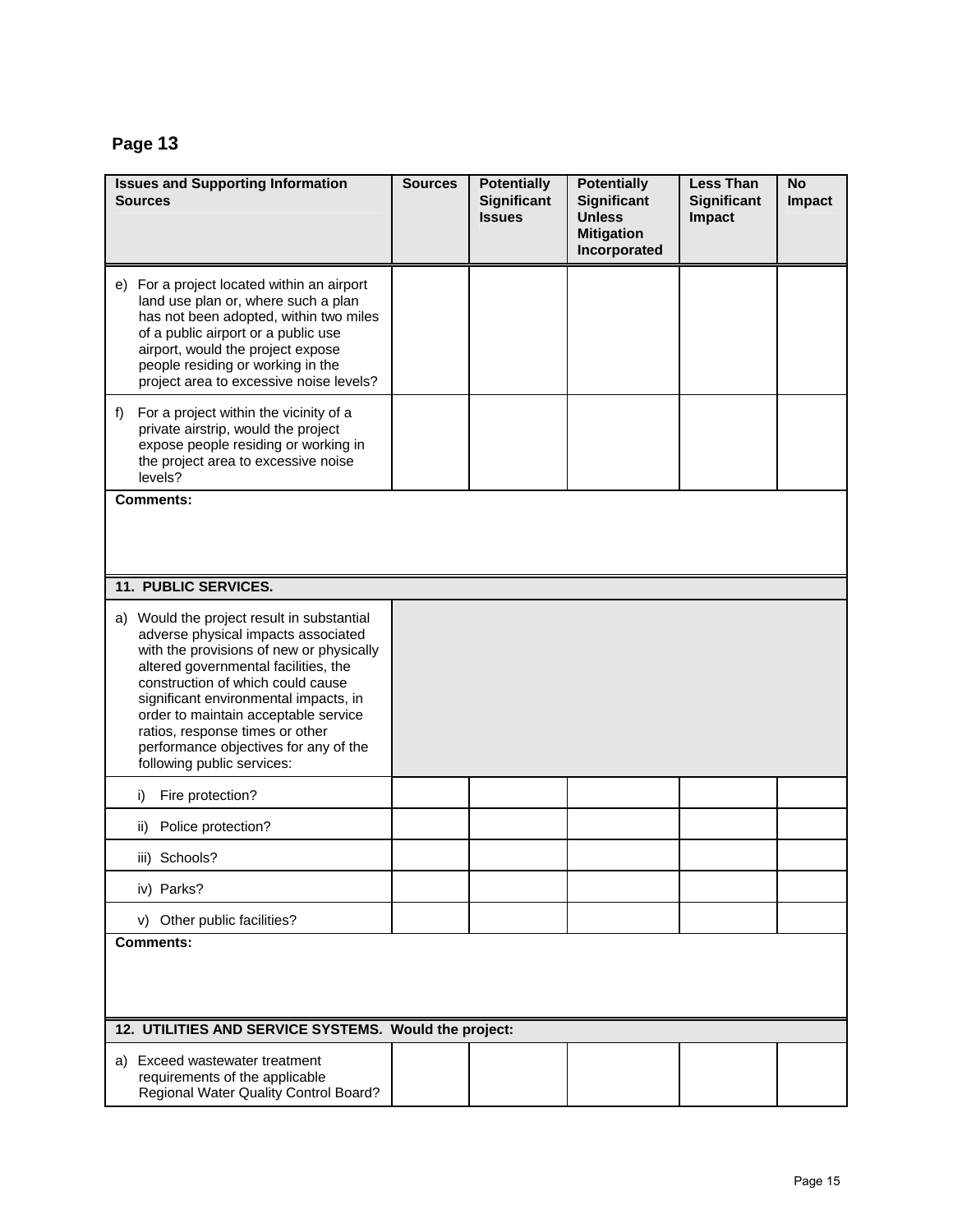|    | <b>Issues and Supporting Information</b><br><b>Sources</b>                                                                                                                                                                                            | <b>Sources</b> | <b>Potentially</b><br><b>Significant</b><br><b>Issues</b> | <b>Potentially</b><br><b>Significant</b><br><b>Unless</b><br><b>Mitigation</b><br>Incorporated | <b>Less Than</b><br><b>Significant</b><br>Impact | <b>No</b><br>Impact |
|----|-------------------------------------------------------------------------------------------------------------------------------------------------------------------------------------------------------------------------------------------------------|----------------|-----------------------------------------------------------|------------------------------------------------------------------------------------------------|--------------------------------------------------|---------------------|
|    | b) Require or result in the construction of<br>new water or wastewater treatment<br>facilities or expansion of existing<br>facilities, the construction of which<br>could cause significant environmental<br>effects?                                 |                |                                                           |                                                                                                |                                                  |                     |
| C) | Require or result in the construction of<br>new storm water drainage facilities or<br>expansion of existing facilities, the<br>construction of which could cause<br>significant environmental effects?                                                |                |                                                           |                                                                                                |                                                  |                     |
|    | d) Have sufficient water supplies available<br>to serve the project from existing<br>entitlements and resources, or are new<br>or expanded entitlements needed?                                                                                       |                |                                                           |                                                                                                |                                                  |                     |
|    | e) Result in a determination by the<br>wastewater treatment provider, which<br>serves or may serve the project, that it<br>has adequate capacity to serve the<br>project's projected demand in addition<br>to the provider's existing<br>commitments? |                |                                                           |                                                                                                |                                                  |                     |
| f) | Be served by a landfill with sufficient<br>permitted capacity to accommodate<br>the project's solid waste disposal<br>needs?                                                                                                                          |                |                                                           |                                                                                                |                                                  |                     |
| g) | Comply with federal, state, and local<br>statures and regulations related to<br>solid waste?                                                                                                                                                          |                |                                                           |                                                                                                |                                                  |                     |
|    | <b>Comments:</b>                                                                                                                                                                                                                                      |                |                                                           |                                                                                                |                                                  |                     |
|    | 13. AESTHETICS. Would the proposal:                                                                                                                                                                                                                   |                |                                                           |                                                                                                |                                                  |                     |
|    | a) Have a substantial effect on a scenic<br>vista?                                                                                                                                                                                                    |                |                                                           |                                                                                                |                                                  |                     |
|    | b) Substantially damage scenic<br>resources, including, but not limited to,<br>trees, rock outcroppings, and historical<br>buildings, within a state scenic<br>highways?                                                                              |                |                                                           |                                                                                                |                                                  |                     |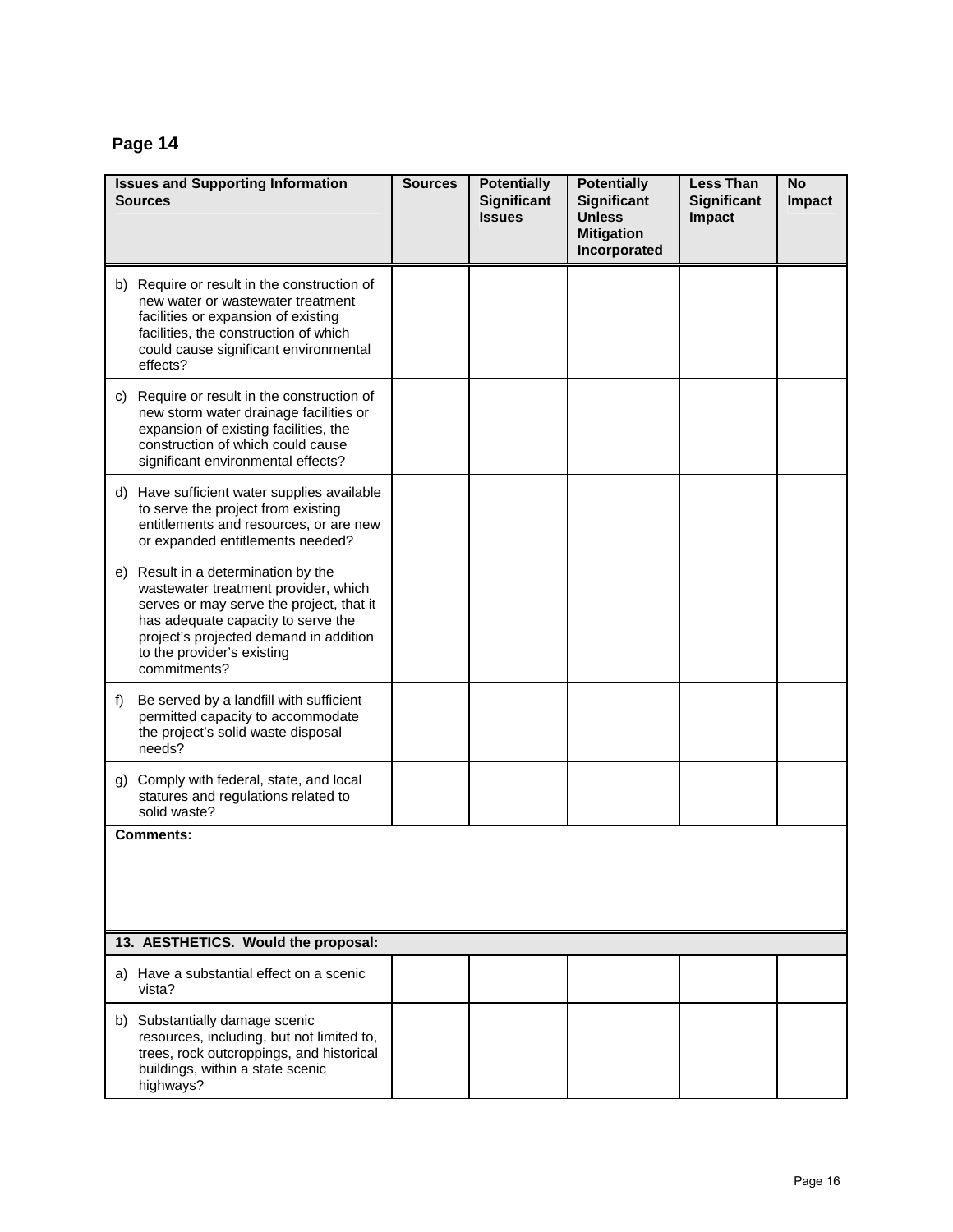| <b>Issues and Supporting Information</b><br><b>Sources</b>                                                                                              | <b>Sources</b> | <b>Potentially</b><br><b>Significant</b><br><b>Issues</b> | <b>Potentially</b><br><b>Significant</b><br><b>Unless</b><br><b>Mitigation</b><br>Incorporated | <b>Less Than</b><br><b>Significant</b><br>Impact | <b>No</b><br>Impact |
|---------------------------------------------------------------------------------------------------------------------------------------------------------|----------------|-----------------------------------------------------------|------------------------------------------------------------------------------------------------|--------------------------------------------------|---------------------|
| c) Substantially degrade the existing<br>visual character or quality of the site<br>and its surroundings?                                               |                |                                                           |                                                                                                |                                                  |                     |
| d) Create a new source of substantial<br>light or glare, which would adversely<br>affect day or nighttime views in the<br>area?                         |                |                                                           |                                                                                                |                                                  |                     |
| <b>Comments:</b>                                                                                                                                        |                |                                                           |                                                                                                |                                                  |                     |
| 14. CULTURAL RESOURCES. Would the proposal:                                                                                                             |                |                                                           |                                                                                                |                                                  |                     |
| a) Cause a substantial adverse change in<br>the significance of a historical resource<br>as defined in §15064.5 of the State<br><b>CEQA Guidelines?</b> |                |                                                           |                                                                                                |                                                  |                     |
| b) Cause a substantial adverse change in<br>the significance of an archaeological<br>resource pursuant to §15064.5 of the<br>State CEQA Guidelines?     |                |                                                           |                                                                                                |                                                  |                     |
| c) Directly or indirectly destroy a unique<br>paleontological resource or site or<br>unique geological feature?                                         |                |                                                           |                                                                                                |                                                  |                     |
| e) Disturbed any human remains,<br>including those interred outside of<br>formal cemeteries?                                                            |                |                                                           |                                                                                                |                                                  |                     |
| <b>Comments:</b>                                                                                                                                        |                |                                                           |                                                                                                |                                                  |                     |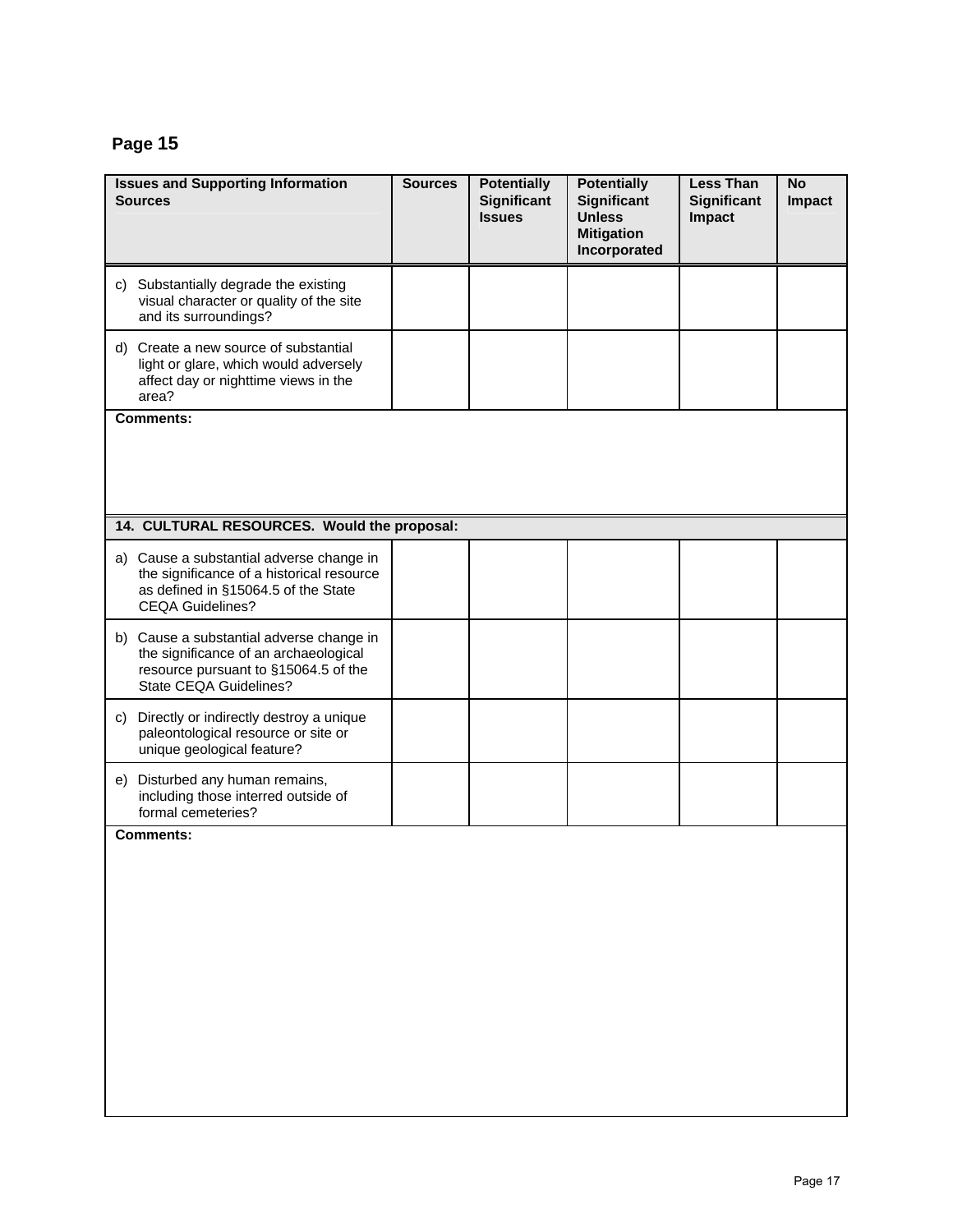| <b>Issues and Supporting Information</b><br>Sources                                                                                                                                                                                                             | <b>Sources</b> | <b>Potentially</b><br><b>Significant</b><br><b>Issues</b> | <b>Potentially</b><br><b>Significant</b><br><b>Unless</b><br><b>Mitigation</b><br>Incorporated | <b>Less Than</b><br><b>Significant</b><br>Impact | <b>No</b><br>Impact |
|-----------------------------------------------------------------------------------------------------------------------------------------------------------------------------------------------------------------------------------------------------------------|----------------|-----------------------------------------------------------|------------------------------------------------------------------------------------------------|--------------------------------------------------|---------------------|
| <b>15. RECREATION.</b>                                                                                                                                                                                                                                          |                |                                                           |                                                                                                |                                                  |                     |
| a) Would the project increase the use of<br>neighborhood and regional parks or<br>other recreational facilities, such that<br>substantial physical deterioration of the<br>facility would occur or be accelerated?                                              |                |                                                           |                                                                                                |                                                  |                     |
| b) Does the project include recreational<br>facilities or require the construction or<br>expansion of recreational facilities,<br>which might have an adverse physical<br>effect on the environment?                                                            |                |                                                           |                                                                                                |                                                  |                     |
| <b>Comments:</b>                                                                                                                                                                                                                                                |                |                                                           |                                                                                                |                                                  |                     |
| 16. AGRICULTURE RESOURCES: Would the project:                                                                                                                                                                                                                   |                |                                                           |                                                                                                |                                                  |                     |
| a) Convert Prime Farmland, Unique<br>Farmland, or Farmland of Statewide<br>Importance (Farmland), as shown on<br>the maps prepared pursuant to the<br>Farmland Mapping and Monitoring<br>Program of the California Resource<br>Agency, to non-agricultural use? |                |                                                           |                                                                                                |                                                  |                     |
| b) Conflict with existing zoning for<br>agricultural use, or a Williamson Act<br>contract?                                                                                                                                                                      |                |                                                           |                                                                                                |                                                  |                     |
| Involve other changes in the existing<br>C)<br>environment that, due to their location<br>or nature, could result in conversion of<br>Farmland, to a non-agricultural use?                                                                                      |                |                                                           |                                                                                                |                                                  |                     |
| <b>Comments:</b>                                                                                                                                                                                                                                                |                |                                                           |                                                                                                |                                                  |                     |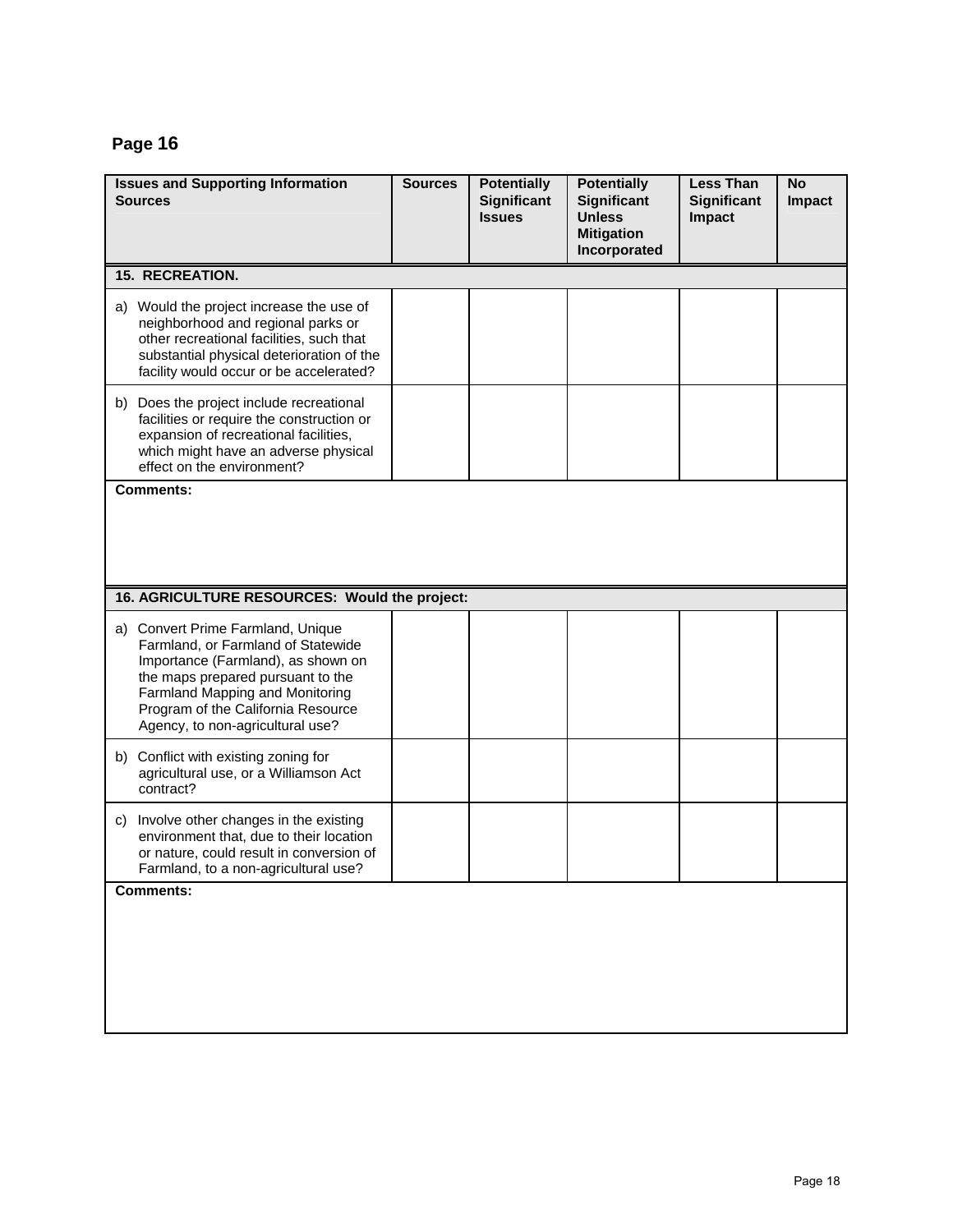### **Environmental Information Form Page 17**

 $\Box$ 

| <b>17. MANDATORY FINDINGS OF SIGNIFICANCE.</b>                                                                                                                                                                                                                                                                                                                                                                                                                                             |  |  |  |  |  |
|--------------------------------------------------------------------------------------------------------------------------------------------------------------------------------------------------------------------------------------------------------------------------------------------------------------------------------------------------------------------------------------------------------------------------------------------------------------------------------------------|--|--|--|--|--|
| a) Does the project have the potential to<br>degrade the quality of the environment,<br>substantially reduce the habitat of a<br>fish or wildlife species, cause a fish or<br>wildlife population to drop below self-<br>sustaining levels, threaten to eliminate<br>a plant or animal community, reduce<br>the number or restrict the range of a<br>rare or endangered plant or animal or<br>eliminate important examples of the<br>major periods of California history or<br>prehistory? |  |  |  |  |  |
| <b>Comments:</b>                                                                                                                                                                                                                                                                                                                                                                                                                                                                           |  |  |  |  |  |
|                                                                                                                                                                                                                                                                                                                                                                                                                                                                                            |  |  |  |  |  |
| b) Does the project have impacts that are<br>individually limited, but cumulatively<br>considerable? ("Cumulatively<br>considerable" means that the<br>incremental effects of a project are<br>considerable when viewed in<br>connection with the effects of the past<br>projects, the effects of other current<br>projects, and the effects of probable<br>future projects)?                                                                                                              |  |  |  |  |  |
| Comments:                                                                                                                                                                                                                                                                                                                                                                                                                                                                                  |  |  |  |  |  |
|                                                                                                                                                                                                                                                                                                                                                                                                                                                                                            |  |  |  |  |  |
| c) Does the project have environmental<br>effects, which will cause substantial<br>adverse effects on human beings, either<br>directly or indirectly?                                                                                                                                                                                                                                                                                                                                      |  |  |  |  |  |
| <b>Comments:</b>                                                                                                                                                                                                                                                                                                                                                                                                                                                                           |  |  |  |  |  |
|                                                                                                                                                                                                                                                                                                                                                                                                                                                                                            |  |  |  |  |  |

п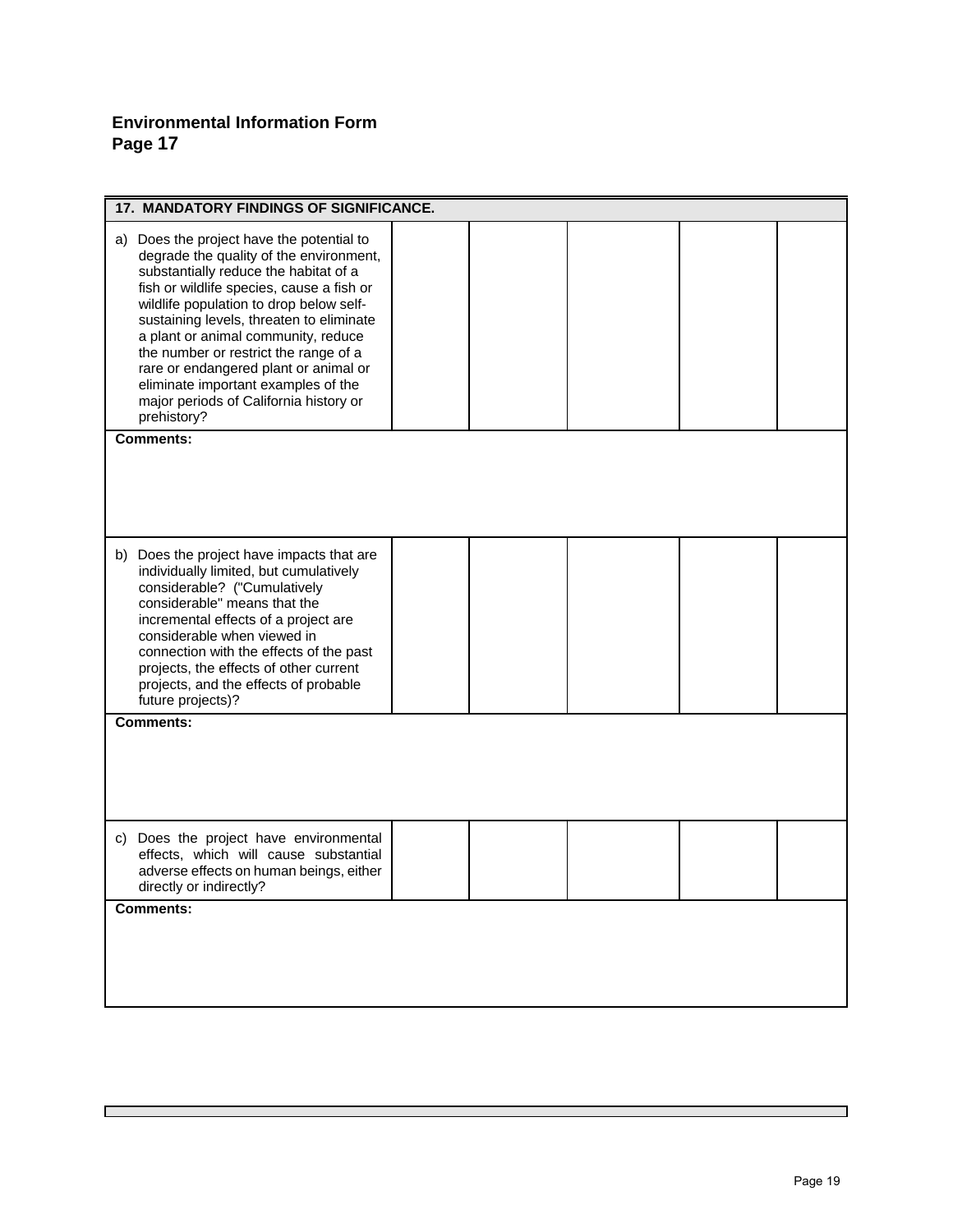### **Environmental Information Form Page 18**

| <b>18. SOURCE REFERENCES</b> |  |  |  |  |  |
|------------------------------|--|--|--|--|--|
|                              |  |  |  |  |  |
|                              |  |  |  |  |  |
|                              |  |  |  |  |  |
| ◠                            |  |  |  |  |  |
|                              |  |  |  |  |  |
|                              |  |  |  |  |  |
| ี                            |  |  |  |  |  |
|                              |  |  |  |  |  |

w:/forms/Environmental Information Form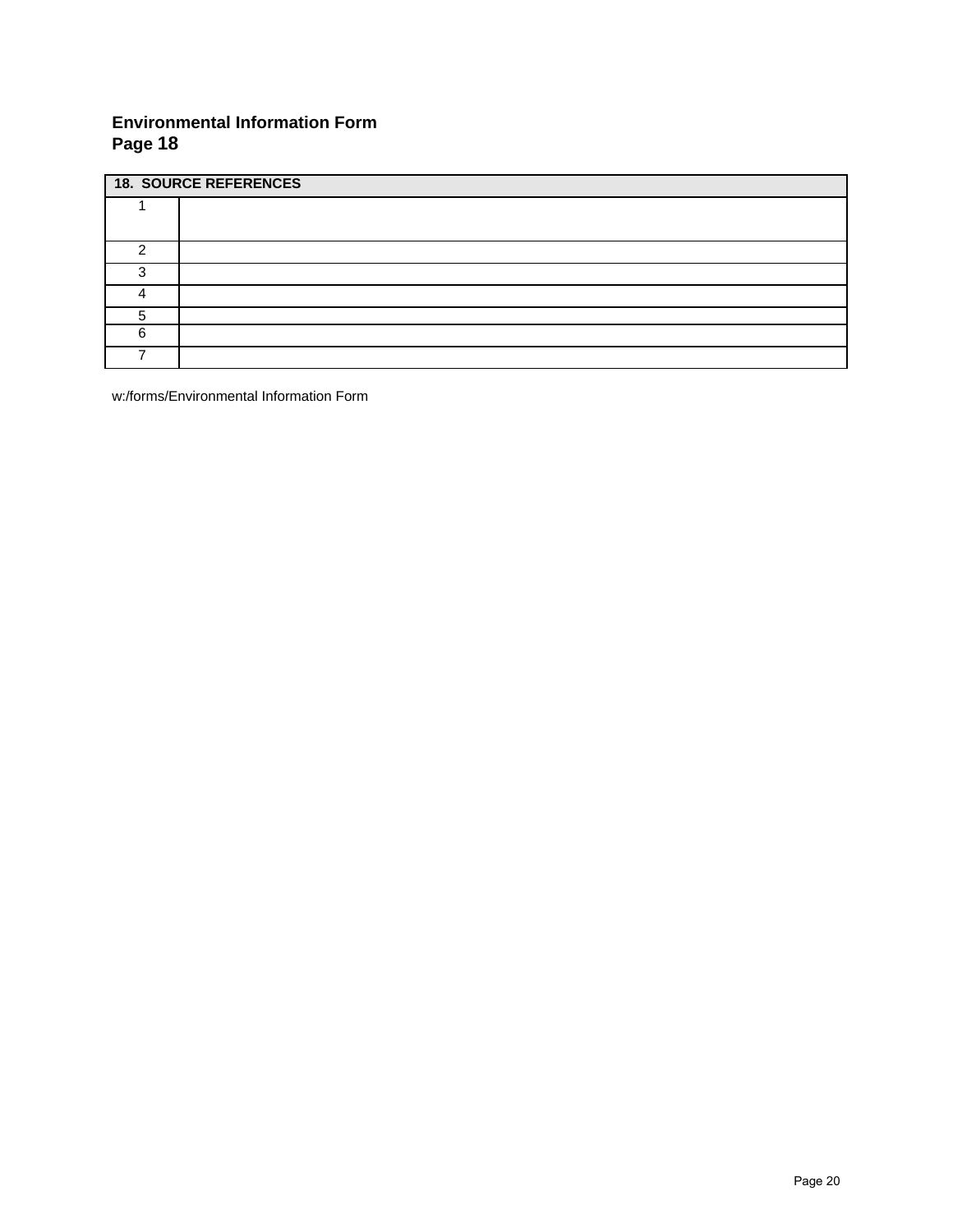#### **CITY OF RANCHO PALOS VERDES INSTRUCTIONS FOR PREPARING A VICINITY MAP AND PROPERTY OWNERS LIST**

In order to satisfy public noticing requirements, certain planning applications require the submittal of a vicinity map and

accompanying property owners list. The size of the vicinity map varies by application and may involve either adjacent properties, a 100' radius, or a 500' radius. Please check on the application form you are submitting for the vicinity map size you must submit.

With the exception of "Adjacent Properties" maps, a vicinity map and property owners list must be prepared by a Title Company or other professional mailing list preparation service. The mailing labels must be certified as accurate by the agent preparing the mailing list. Attached is a list of firms that provide services in preparation of vicinity maps and certified mailing labels. This is not intended to be an exhaustive list and the cost of the services provided will vary.

If you have any questions regarding properties of the vicinity map or property owners list, as described below, please contact a planner at (310) 544-5228.

#### **VICINITY MAP**

The purpose of the vicinity map is to clearly show all properties within the required radius of the subject lot (applicant). The vicinity map must clearly show the required radius line, dimensioned and drawn from the exterior boundaries of the subject lot, as shown below. All neighboring properties (including lots outside R.P.V. city limits) which fall completely within, partially within or are just touched by the radius line, must be consecutively numbered and the names and the addresses of the owners provided to the City as described below. Please devise your own consecutive numbering system on the map and ignore the lot number, Assessors number, or any other number already found on the lots on the vicinity maps. An "adjacent properties" vicinity map does not involve a set radius but rather needs to identify all properties behind, beside, and in front of the proposed project site, as shown below. The city's planning staff can provide the base map for preparing the vicinity map for a nominal charge. Applicants may also prepare their own maps, at a clearly marked scale of not less than  $1" = 200'$ .

#### **PROPERTY OWNERS MAILING LIST**

The property owner of every parcel (even if vacant, rented or government owned), which falls completely or partially within the required radius on the vicinity map must be identified, placed on a mailing list and submitted to the City. The name and address of every property owner along with the assigned lot identification number, which corresponds to the vicinity map, must be neatly typed on 8  $\frac{1}{2}$ " x 11 sheets of Xerox or Avery selfadhesive labels, as shown below. Two (2) sets of self-adhesive labels and a Xerox copy of the list must be provided to the City with your subject application. These labels will be used by the City to mail notice of your subiect application to neighboring property owners. The property owners list must be obtained from the most current L.A. County Tax Assessor's roll. The City does not provide this service. The Assessor's office located at 500 W. Temple Street, Room 205, Los Angeles, CA 90012. Office hours are 8:00 am to 4:30 pm Monday-Friday. The telephone number is (213) 974-3441.

#### **SAMPLE MAILING LABELS**

Assigned Lot I.D. Number Property Owner Name Address City, State, Zip Code

1 2 Harold Jackson Malcolm Hill

773 Graylog 4117 Greenwood Meadow RPV, CA 90275 Torrance, CA 90503

SAMPLE VICINITY MAPS

zs z

BAYRIDGE

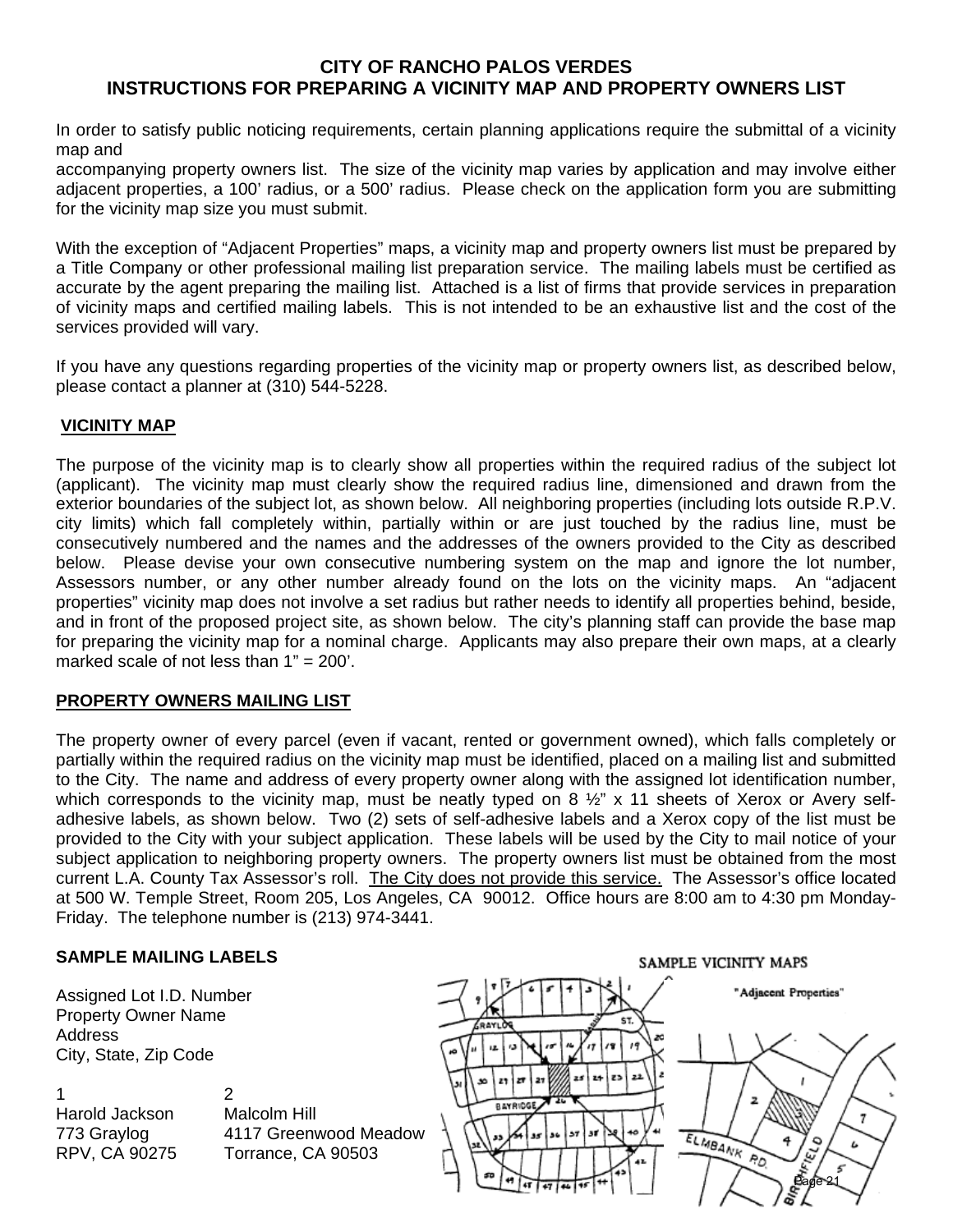

Department of Planning, Building & Code Enforcement

## **CERTIFICATION OF PROPERTY OWNERS' MAILING LIST**

| Number of property owners to be notified |
|------------------------------------------|

*I* certify that the property owners' mailing list submitted with the application(s) listed above includes all of *the persons listed on the latest adopted LA County Tax Roll as the legal owners (and if applicable occupants) of all parcels of land within \_\_\_\_ feet of the subject property noted above. I certify that the property owners' mailing list has been prepared in accordance with the City of Rancho Palos Verdes Development Code and "Vicinity Map Instructions Sheet." I also understand that if more than 20% of the notices are returned by the post office after mailing due to incorrect address information, or if the address information is not complete, that I will have to submit a new property owners' list that has been prepared and certified as accurate by a Title Company or other professional mailing list preparation service, and the project notice will have to be re-mailed.* 

*\_\_\_\_\_\_\_\_\_\_\_\_\_\_\_\_\_\_\_\_\_\_\_\_\_\_\_\_\_\_\_\_\_\_\_\_\_\_\_\_\_\_ \_\_\_\_\_\_\_\_\_\_\_\_\_\_\_\_\_\_\_\_\_\_\_\_\_\_\_\_* 

Property Owner (Applicant) Signature Date

**\_\_\_\_\_\_\_\_\_\_\_\_\_\_\_\_\_\_\_\_\_\_\_\_\_\_\_\_\_\_\_\_\_\_\_\_\_\_\_\_\_\_** 

Name (Please Print)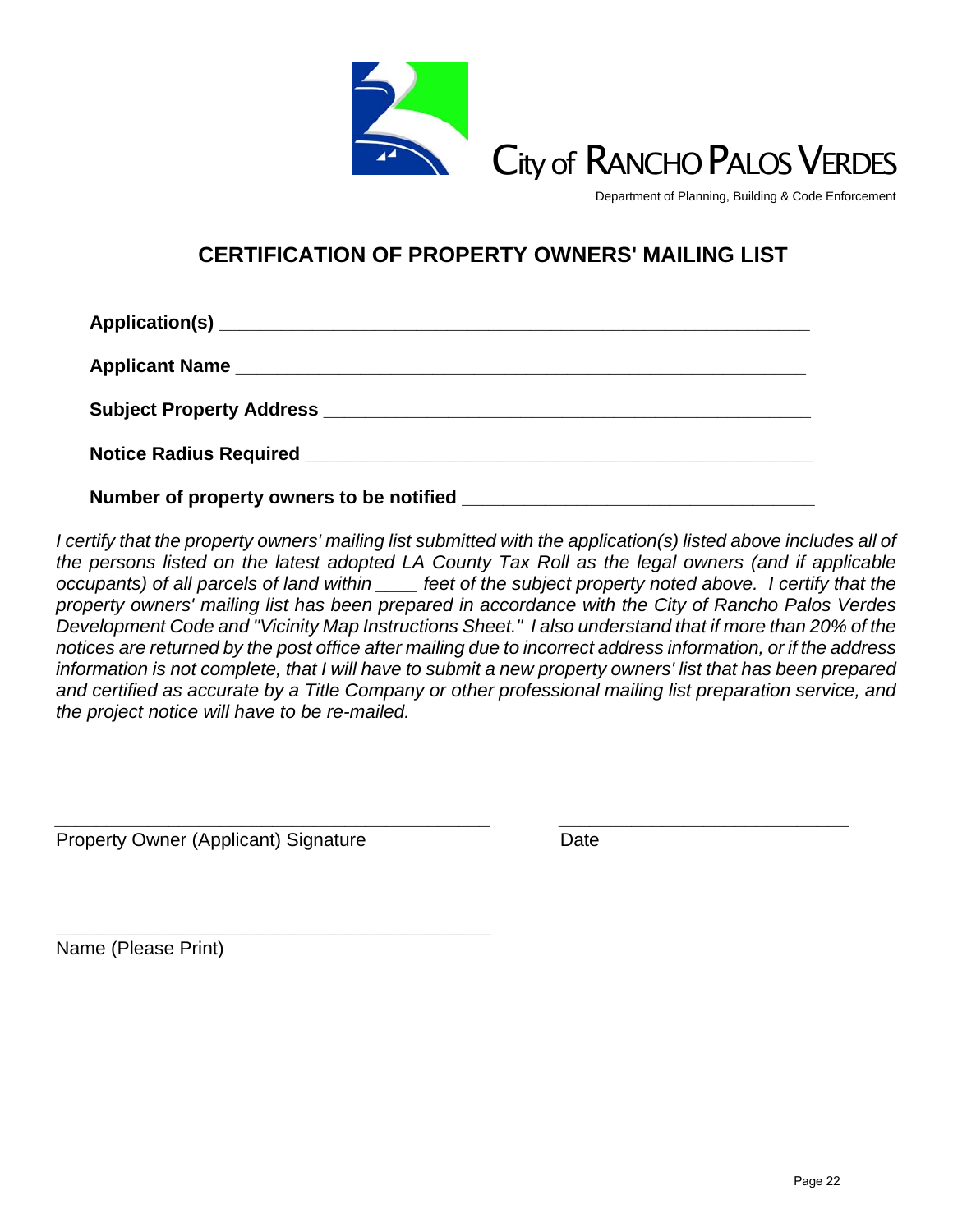Blue Energy P.O. Box 3305 Palos Verdes Peninsula, CA 90274 (310) 465-1825 Attn: Natalie Kay

G.C. Mapping 711 Mission St., Suite D So. Pasadena, CA 91030 (626) 441-1080 Attn: Gilbert Castro

JPL Zoning Services, Inc. 6263 Van Nuys Blvd. Van Nuys, CA 91401-2711 (818) 781-0016 (818) 781-0929 (FAX) Attn: Maria Falasca

Kimberly Wendell P.O. Box 264 Los Alamitos, CA 90720 (562) 431-9634 (562) 431-9634 (FAX)

Nieves & Associates 115 So. Juanita Ave. Redondo Beach, CA 90277 (310) 543-3090

NotificationMaps.com 23412 Moulton Parkway, Ste. 140 Laguna Hills, CA 92653 (866) 752-6266 [www.notificationmaps.com](http://www.notificationmaps.com/) Attn: Martin Parker

Ownership Listing Service P.O. Box 890684 Temecula, CA 92589 (800) 499-8064 (951) 699-8064 (FAX) Attn: Cathy McDermott

Sir Speedy Mapping Service 1073 Kendall Drive San Gabriel, CA 91775 (626) 281-6274 Attn: James Chang

Srour & Associates, LLC 1001 Sixth Street, Suite 110 Manhattan Beach, CA 90266 (310) 372-8433 Attn: Elizabeth Srour

Susan W. Case 917 Glenneyre St., Ste. 7 Laguna Beach, CA 92651 (949) 494-6105 (949) 494-7418

T-Square Mapping Service 969 So. Raymond Ave., Floor 2 Pasadena, CA 91105 (626) 403-1803 (626) 403-2972 (FAX) Attn: Darla Hammond

Robert Vargo 5147 W. Rosecrans Hawthorne, CA 90250 (310) 973-4619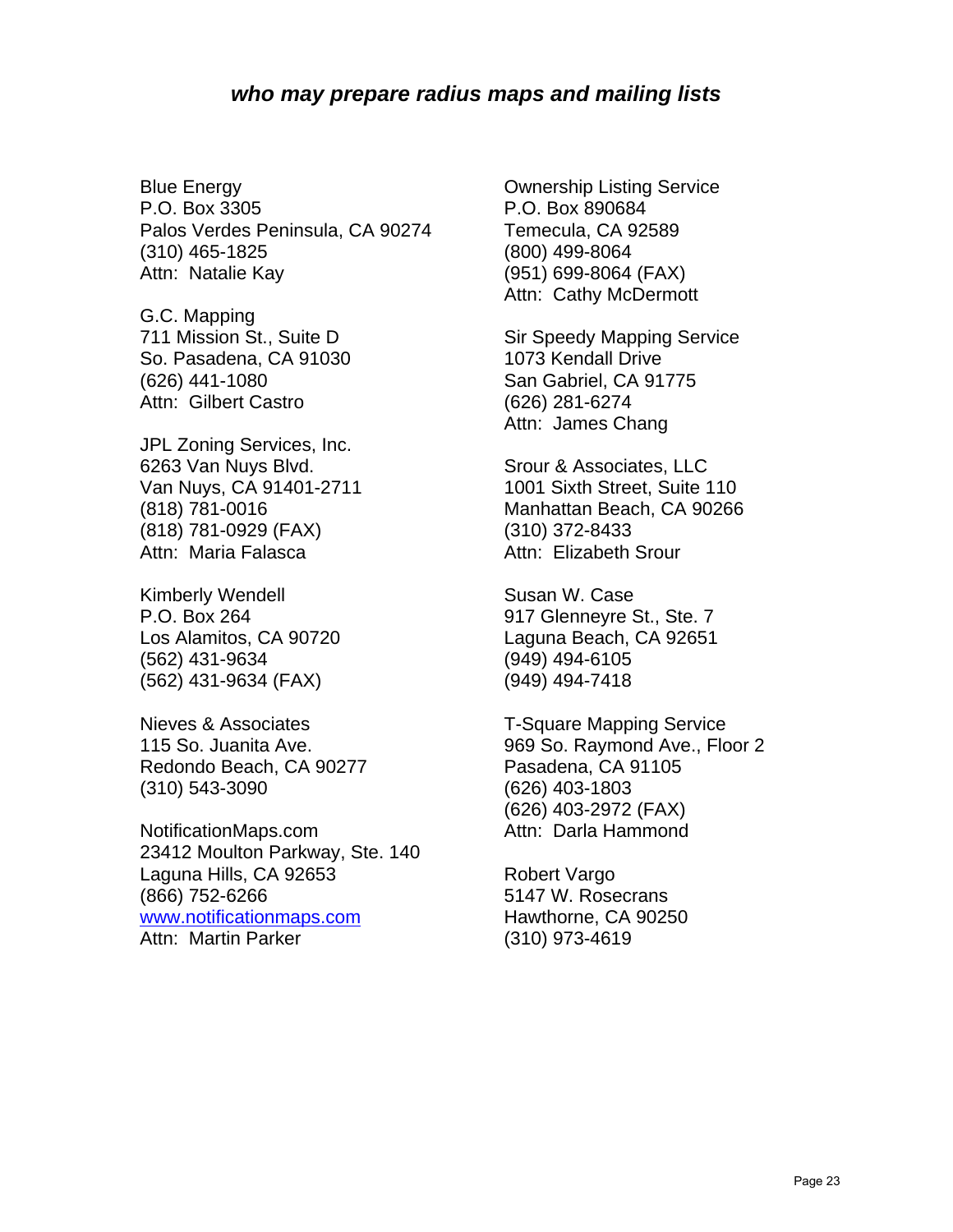

#### Department of Planning, Building & Code Enforcement

#### **HAZARDOUS WASTE AND SUBSTANCES STATEMENT**

The California Environmental Protection Agency (Cal/EPA) has compiled lists of Hazardous Waste and Substances Sites for the entire State of California. Although the current list for the City of Rancho Palos Verdes (reproduced below) is based upon data retrieved from the Cal/EPA web site on October 17, 2006, you should be aware that these lists are revised periodically. Pursuant to Government Code Section 65962.5(f), before the City can accept an application as complete, the applicant must consult the list and indicate whether the project and any alternatives are located on a site, which is included on any such list, and shall specify any list.

| <b>STREET ADDRESS</b>      | <b>CURRENT USE</b>                              | <b>FORMER USE</b>                        | <b>RWQCB</b><br>CASE No. | <b>CASE</b><br><b>STATUS</b> |
|----------------------------|-------------------------------------------------|------------------------------------------|--------------------------|------------------------------|
| 3860 CREST ROAD            | FAA radar site                                  | Same                                     | R-13308                  | Closed                       |
| 5656 CREST ROAD            | Demolished                                      | Unocal service station                   | I-06500                  | Open                         |
| <b>5837 CREST ROAD</b>     | Calif. Water Svc. Co.<br>maintenance yard       | Same                                     | R-05395                  | Open                         |
| 5841 CREST ROAD            | Verizon facility                                | Same                                     | R-12296                  | Closed                       |
| 5701 CRESTRIDGE ROAD       | <b>Belmont Village</b>                          | Vacant                                   | L472881                  | Closed                       |
| 28103 HAWTHORNE BLVD       | Valero service station                          | Same                                     | R-01504                  | Open                         |
| 31100 HAWTHORNE BLVD       | Shopping center                                 | Same                                     | 0586                     | Closed                       |
| 28732 HIGHRIDGE ROAD       | <b>Hilltop Automotive</b>                       | Unocal service station                   | $I - 06434$              | Closed                       |
| <b>40 MIRAL ESTE PLAZA</b> | Auto repair shop                                | Chevron service station                  | L469540                  | Open                         |
| 96 NARCISSA DRIVE          | Residence                                       | Same                                     | R-23219                  | Closed                       |
| 6100 PVDS                  | Residence (1 Sea Cove Drive)                    | Shell service station                    | R-36348                  | Closed                       |
| 6124 PVDS                  | Fire Station No. 53                             | Same                                     | R-12757                  | Closed                       |
| 6560 PVDS                  | Two residences (32504 & 32508<br>Seawolf Drive) | Chevron service station                  | R-14832                  | Closed                       |
| 6600 PVDS                  | Demolished                                      | Marineland and Texaco<br>service station | R-01409                  | Closed                       |
| 31200 PVDW                 | Abandoned                                       | Unocal service station                   | $I - 11074$              | Closed                       |
| 31501 PVDW                 | Point Vicente Interpretive Center               | U.S. Military rifle range                | N/A                      | Open                         |
| 27501 WESTERN AVENUE       | <b>Green Hills Memorial Park</b>                | Same                                     | $R - 12803$              | Open                         |
| 29421 WESTERN AVENUE       | Chevron service station                         | Same                                     | $I-15523$                | Closed                       |
| 29505 WESTERN AVENUE       | Shopping center                                 | Mobil service station                    | R-03558                  | Open                         |
| 29701 WESTERN AVENUE       | Shopping center                                 | Unocal service station                   | R-05958                  | Closed                       |

#### **IMPACT CITY: RANCHO PALOS VERDES**

In the event that the project site and any alternatives proposed in the application are not contained on the Cal/EPA lists, please certify that fact as provided below. I have consulted the lists compiled pursuant to Section 65962.5 of the Government Code and hereby certify that the development project and any alternatives proposed in this application are not contained on these lists.